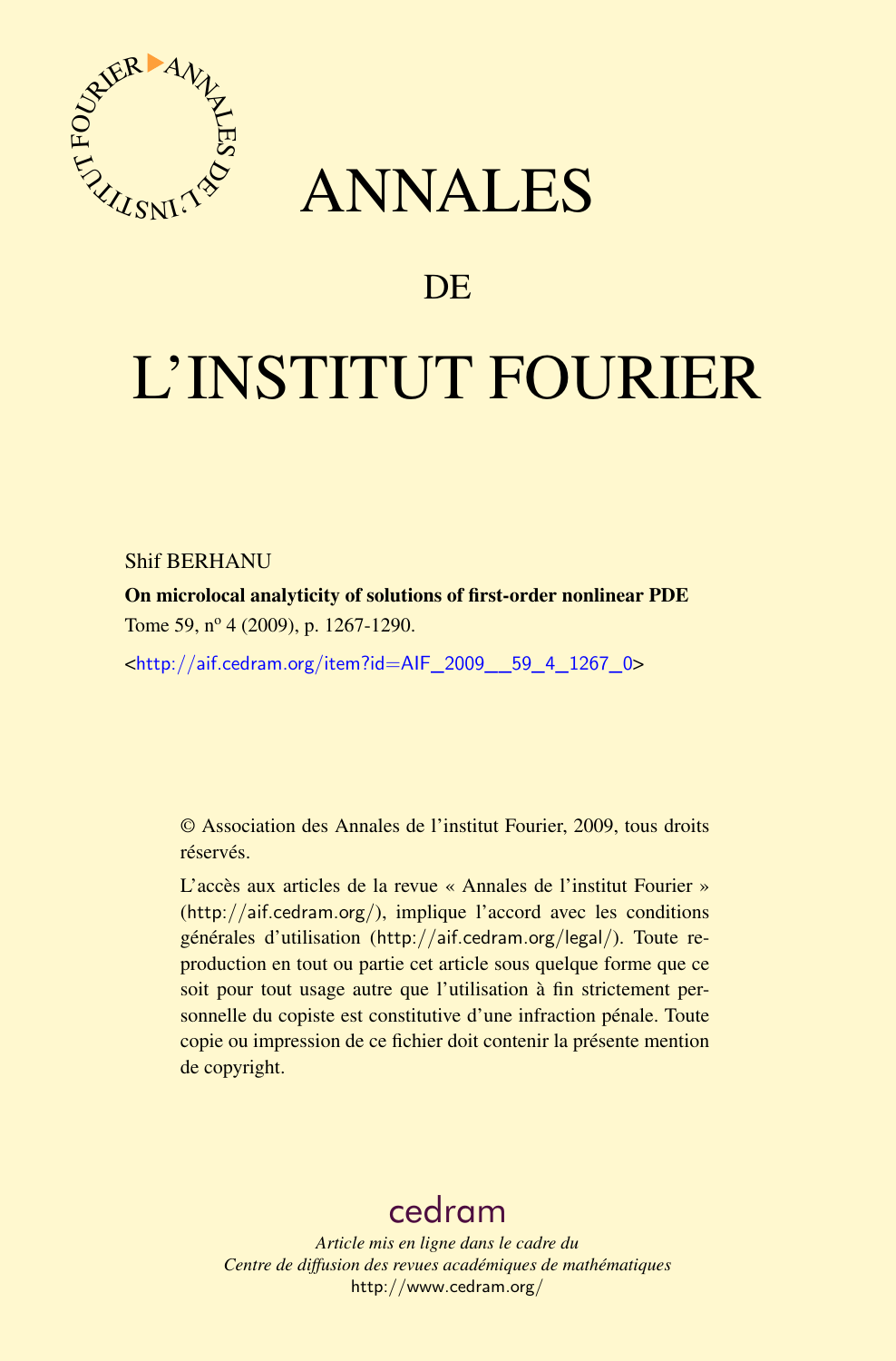#### <span id="page-1-0"></span>ON MICROLOCAL ANALYTICITY OF SOLUTIONS OF FIRST-ORDER NONLINEAR PDE

#### **by Shif BERHANU (\*)**

ABSTRACT. — We study the microlocal analyticity of solutions  $u$  of the nonlinear equation

 $u_t = f(x, t, u, u_x)$ 

where  $f(x, t, \zeta_0, \zeta)$  is complex-valued, real analytic in all its arguments and holomorphic in  $(\zeta_0, \zeta)$ . We show that if the function u is a  $C^2$  solution,  $\sigma \in \text{Char } L^u$ and  $\frac{1}{i}\sigma([L^u,\overline{L^u}]) < 0$  or if u is a  $C^3$  solution,  $\sigma \in \text{Char } L^u$ ,  $\sigma([L^u,\overline{L^u}]) = 0$ , and  $\sigma([L^u, [L^u, \overline{L^u}]]) \neq 0$ , then  $\sigma \notin WF_a u$ . Here  $WF_a u$  denotes the analytic wavefront set of u and Char  $L^u$  is the characteristic set of the linearized operator. When  $m = 1$ , we prove a more general result involving the repeated brackets of  $L<sup>u</sup>$  and  $\overline{L^u}$  of any order.

Résumé. — Nous étudions l'analyticité microlocale des solutions de l'équation non linéaire

$$
u_t = f(x, t, u, u_x)
$$

où  $f(x, t, \zeta_0, \zeta)$  est une fonction analytique réelle, à valeurs complexes, et holomorphe en  $(\zeta_0, \zeta)$ . Nous montrons que si u est une solution de classe  $C^2$ ,  $\sigma \in$ Char  $L^u$  et  $\frac{1}{i}\sigma([L^u, \overline{L^u}]) < 0$ , ou si u est une solution de classe  $C^3$ ,  $\sigma \in \text{Char } L^u$ ,  $\sigma([L^u, \overline{L^u}]) = 0$  et  $\sigma([L^u, [L^u, \overline{L^u}]]) \neq 0$ , alors  $\sigma \notin WF_a(u)$ . Ici,  $WF_a(u)$  désigne le front d'onde analytique de  $u$  et Char  $L^u$  l'ensemble caractéristique de l'opérateur linéarisé. Quand  $m = 1$ , nous démontrons un résultat plus général faisant intervenir les crochets des opérateurs  $L^u$  et  $\overline{L^u}$  de tout ordre.

#### **1. Introduction**

This paper studies the local and microlocal analyticity of solutions of the nonlinear PDE

$$
(1.1) \t\t u_t = f(x, t, u, u_x)
$$

*Keywords:* Analytic wave-front set, linearized operator. *Math. classification:* 35A18, 35B65, 35F20.

<sup>(\*)</sup> Work supported in part by NSF DMS 0714696.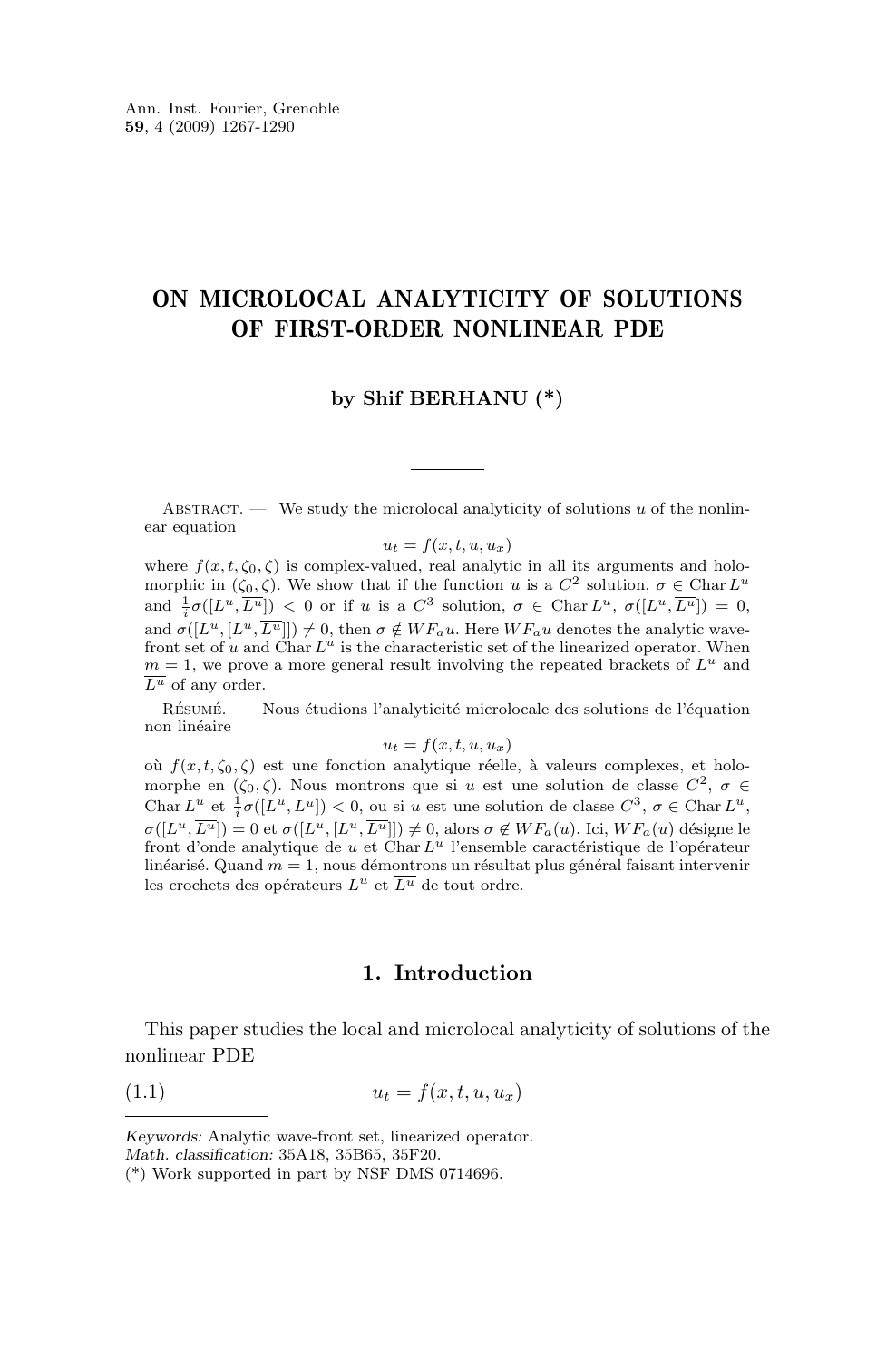where u is always assumed to be at least  $C^2$ ,  $f(x, t, \zeta_0, \zeta)$  is complex-valued, real analytic in all its arguments and holomorphic in  $(\zeta_0, \zeta)$ . The variable x varies in an open subset of  $\mathbb{R}^m$ , t in an interval in  $\mathbb{R}$ , and  $(\zeta_0, \zeta)$  varies in an open subset of  $\mathbb{C}^{m+1}$ .

When u is a  $C^2$  solution of [\(1.1\)](#page-1-0), it was proved in [\[7\]](#page-24-0) that the analytic wave-front set of  $u$  is contained in the characteristic set of the linearized operator

(1.2) 
$$
L^{u} = \frac{\partial}{\partial t} - \sum_{j=1}^{m} \frac{\partial f}{\partial \zeta_{j}}(x, t, u, u_{x}) \frac{\partial}{\partial x_{j}}.
$$

For the analogous result in the  $C^{\infty}$  case see [\[5\]](#page-24-0) and [\[1\]](#page-24-0). Here we prove that if u is a  $C^2$  solution of [\(1.1\)](#page-1-0),  $\sigma \in \text{Char } L^u$  (= the characteristic set of  $L^u$ ) and  $\frac{1}{i}\sigma([L^u,\overline{L^u}]) < 0$  or  $\underline{u}$  is a  $C^3$  solution of  $(1.1), \sigma \in \text{Char } L^u$  $(1.1), \sigma \in \text{Char } L^u$ ,  $\sigma([L^u, \overline{L^u}]) = 0$ , and  $\sigma([L^u, [L^u, \overline{L^u}]]) \neq 0$ , then  $\sigma \notin WF_{a}u$  where  $WF_{a}u$ denotes the analytic wave-front set of u. In the linear case, for a real analytic vector field with no singularities, these results are due to H. Lewy and C. H. Chang [\[4\]](#page-24-0) respectively. Chang's result was generalized to a real analytic, linear partial differential operator of principal type in the works [\[8\]](#page-24-0) and [\[9\]](#page-24-0). In this paper we follow the approach of [\[7\]](#page-24-0) which requires that we prove the corresponding regularity results for a nonanalytic vector field L which has only  $C^1$  coefficients when u is  $C^2$  and  $C^2$  coefficients when u is  $C<sup>3</sup>$ . Since the known linear results require one more derivative for the first integrals of L, we give here a self contained proof. Actually, to prove Chang's result when the vector field  $L$  has lower regularity (Lemma [3.2\)](#page-9-0), we also assume that the vector field satisfies an additional condition (see condition [\(3.22\)](#page-9-0)) which involves the existence of first integrals satisfying convenient Cauchy conditions on each noncharacteristic hyperplane through the origin. Fortunately, this additional condition is satisfied by the linearized operator  $L<sup>u</sup>$ . With this additional condition, we are able to use the ideas in the more recent article [\[6\]](#page-24-0) to prove Chang's result for L of lower regularity. Observe that the brackets  $[L^u, \overline{L^u}]$  and  $[L^u, [L^u, \overline{L^u}]$  are defined when u is  $C^2$  and  $C^3$  respectively. When  $m = 1$  and u is a  $C^k$  solution of [\(1.1\)](#page-1-0), we prove a microlocal analyticity result that involves assumptions on brackets of  $L<sup>u</sup>$ and  $\overline{L^u}$  up to length k.

Complex-valued solutions of first order nonlinear pdes arise in numerous applications. For example, the initial value problem for the complex inviscid Burger's equation

$$
u_t + u u_x = 0, \quad u(x,0) = f(x)
$$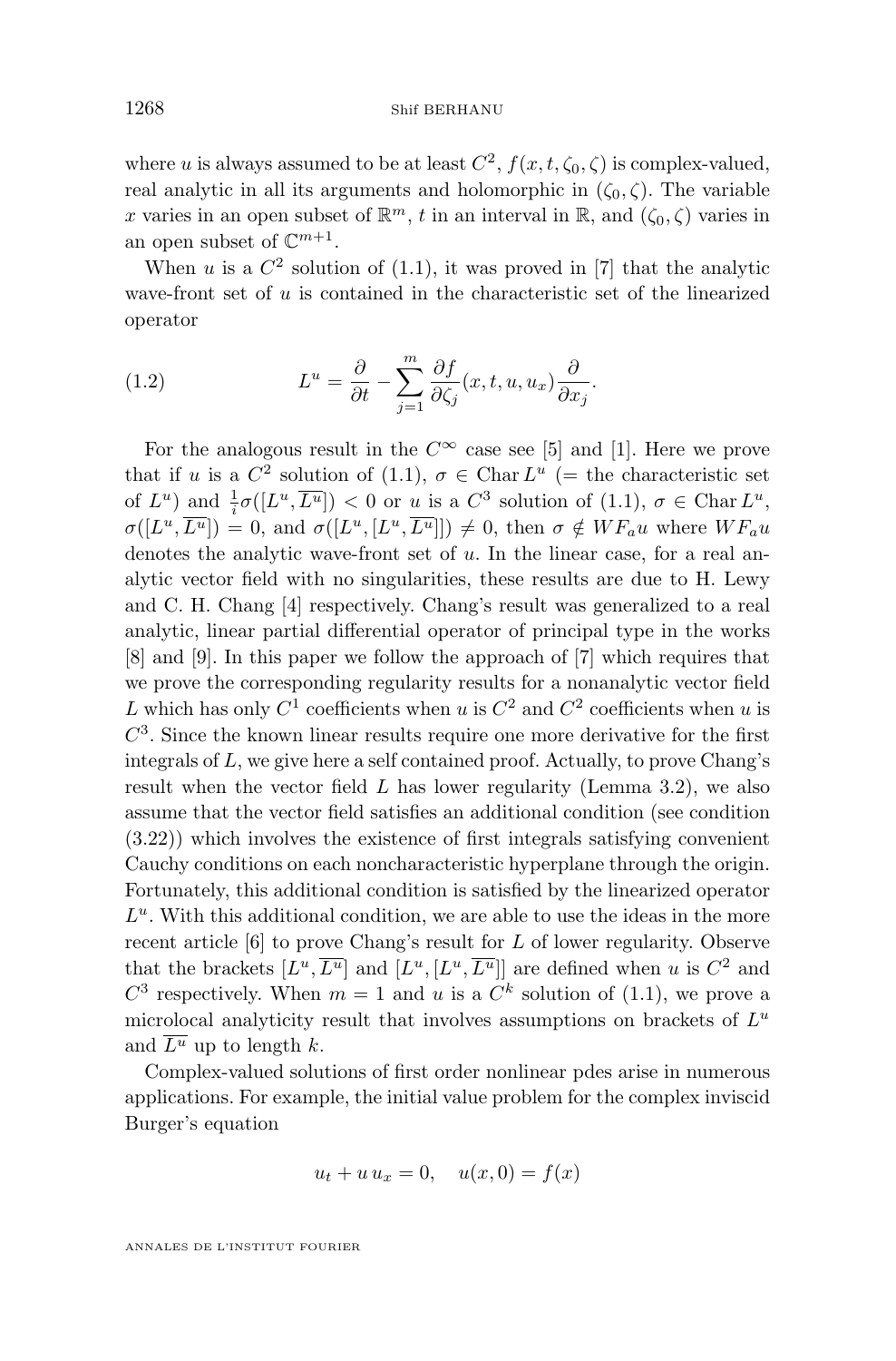<span id="page-3-0"></span>has complex-valued solutions of physical significance (see [\[3\]](#page-24-0)). This complex Burger's equation also arises in geometrical problems (see for example [\[11\]](#page-24-0) and [\[10\]](#page-24-0)).

The article is organized as follows. In section 2 we state the main results and present some examples. Section [3](#page-4-0) is devoted to results for linear vector fields. Section [4](#page-20-0) applies the results in section [3](#page-4-0) to the nonlinear pde [\(1.1\)](#page-1-0).

#### **2. Statement of results and examples**

In the sequel  $f(z, w, \zeta_0, \zeta)$  will denote a holomorphic function in a neighborhood  $\Omega \times \mathcal{N}$  of  $((0,0), (a,\omega))$  in  $\mathbb{C}^{m+1} \times \mathbb{C}^{m+1}$ . We assume  $U \subset \Omega \cap \mathbb{R}^{m+1}$ is a neighborhood of  $(0,0) \in \mathbb{R}^{m+1}$  and we will consider a solution  $u \in$  $C^2(U)$  of

$$
u_t = f(x, t, u, u_x)
$$

under the assumption that

$$
u(0,0) = a
$$
,  $u_x(0,0) = \omega$ , and  $(u(x,t), u_x(x,t)) \in \mathcal{N}$  for all  $(x,t) \in U$ .

Let

$$
L^{u} = \frac{\partial}{\partial t} - \sum_{j=1}^{m} \frac{\partial f}{\partial \zeta_{j}}(x, t, u, u_{x}) \frac{\partial}{\partial x_{j}}.
$$

THEOREM 2.1. — Suppose  $u \in C^2(U)$  is a solution of the nonlinear pde

 $u_t = f(x, t, u, u_x).$ 

*If*  $\sigma \in \text{Char } L^u$  and  $\frac{1}{i}\sigma([L^u, \overline{L^u}]) < 0$ , then  $\sigma \notin WF_a u$ .

THEOREM 2.2. — *Suppose*  $u \in C^3(U)$  *is a solution of* 

 $u_t = f(x, t, u, u_x).$ 

 $\text{If } \sigma \in \text{Char } L^u, \sigma([L^u, \overline{L^u}]) = 0, \text{ and } \sigma([L^u, [L^u, \overline{L^u}]]) \neq 0, \text{ then } \sigma \notin WF_{a}u.$ 

In Theorem 2.3 below we will consider brackets of the planar vector fields  $L = \frac{\partial}{\partial t} + c(x, t) \frac{\partial}{\partial x}$  and  $\overline{L}$  of order k. By a bracket of order 1 we mean L or  $\overline{L}$ , order 2 will mean  $[L,\overline{L}]$ , while a bracket of order 3 by definition is either  $[L, [L, \overline{L}]$  or  $[\overline{L}, [L, \overline{L}]]$ . Continuing this way, a bracket of order j by definition has the form  $[L, M_{i-1}]$  or  $[\overline{L}, M_{i-1}]$  where  $M_{i-1}$  is a bracket of order  $j-1$ .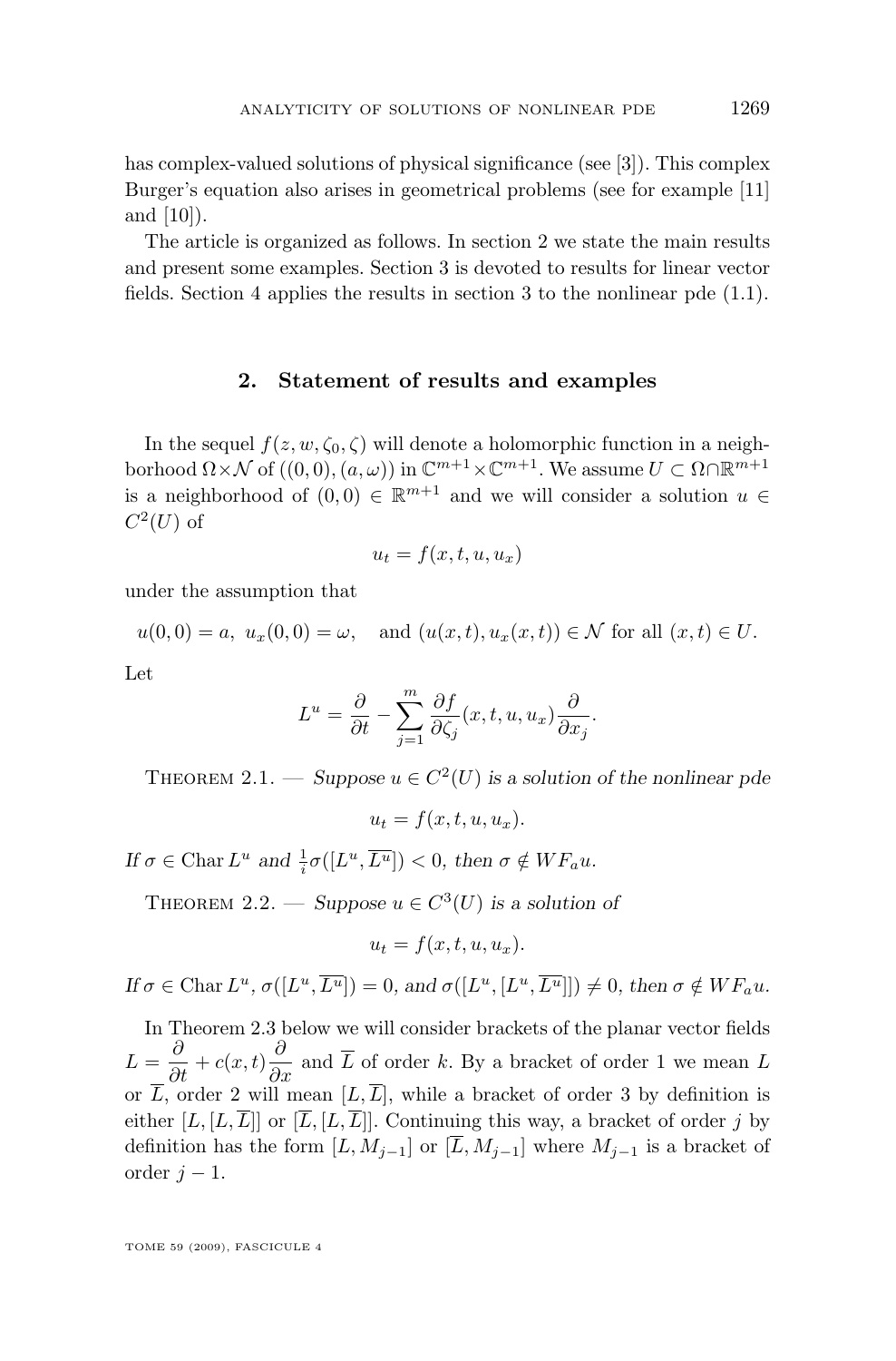<span id="page-4-0"></span>1270 Shif BERHANU

THEOREM 2.3. — Assume  $m = 1$  and  $u \in C^{k}(U)$  is a solution of

 $u_t = f(x, t, u, u_r).$ 

Assume that  $\sigma(L) = 0$  whenever L is a repeated bracket of  $L^u$  and  $\overline{L^u}$  of  $length < k$  and  $\sigma(M) \neq 0$  for some repeated bracket of  $L^u$  and  $\overline{L^u}$  of length *k.* If k is even and  $\frac{1}{i}\sigma(M) < 0$ , then  $\sigma \notin WF_a u$ , and if k is odd,  $\sigma \notin WF_a u$ .

*Example 2.4.* — Let u be a  $C^3$  solution of the equation

$$
u_t + u u_x = \lambda(x, t).
$$

where  $\lambda(x, t)$  is a real analytic function in a neighborhood of the origin in  $\mathbb{R}^2$ . If Im  $u(0) \neq 0$ , then the linearized operator  $L^u$  is elliptic and so by the main result of  $[7]$ , u is real analytic near the origin. We assume that Im  $u(0) = 0$ . Using this and the equation that u satisfies, we get

$$
[L^u, L^{\overline{u}}](0) = (\overline{\lambda(0)} - \lambda(0))\frac{\partial}{\partial x}.
$$

Hence by Theorem [2.1,](#page-3-0) if  $\sigma = (0,0;\xi^0,\tau^0) \in \text{Char } L^u$ , and  $\text{Im } \lambda(0)\xi^0 > 0$ , then  $\sigma \notin WF_a(u)$ , while if Im  $\lambda(0)\xi^0 < 0$ , then  $-\sigma \notin WF_a(u)$ . Next assume that Im  $\lambda(0) = 0$ . Then we have

$$
[L^u, [L^u, L^{\overline{u}}]](0) = \left(\overline{\lambda_t(0)} - \lambda_t(0) + u(0)(\overline{\lambda_x(0)} - \lambda_x(0))\right) \frac{\partial}{\partial x}.
$$

By Theorem [2.2,](#page-3-0) we conclude that if  $\text{Im }\lambda(0) = 0$ ,  $\text{Im }\lambda_x(0) = 0$ , and  $\text{Im }\lambda_t(0) \neq 0$ , then u is real analytic near the origin.

*Example 2.5. —* Consider next the semilinear equation

$$
\frac{\partial u}{\partial t} + it^{2k} a(x, t) \frac{\partial u}{\partial x} = f(x, t, u)
$$

where  $a(x, t)$  is real analytic near the origin in  $\mathbb{R}^2$ ,  $f(x, t, \zeta_0)$  is real analytic in all variables, and holomorphic in  $\zeta_0$ . If k is a nonnegative integer and  $\Re a(0,0) \neq 0$ , then by Theorem [2.3](#page-3-0) and the result in [\[7\]](#page-24-0), any solution u is real analytic near the origin.

#### **3. Some lemmas on first-order linear pdes**

Let

(3.1) 
$$
L = \frac{\partial}{\partial t} + \sum_{j=1}^{m} c_j(x, t) \frac{\partial}{\partial x_j}
$$

be a complex vector field in an open neighborhood  $\Omega$  of the origin in  $\mathbb{R}^{m+1}$ . In Lemma [3.1](#page-5-0) below we will assume that the coefficients  $c_j \in C^1(\Omega)$ . We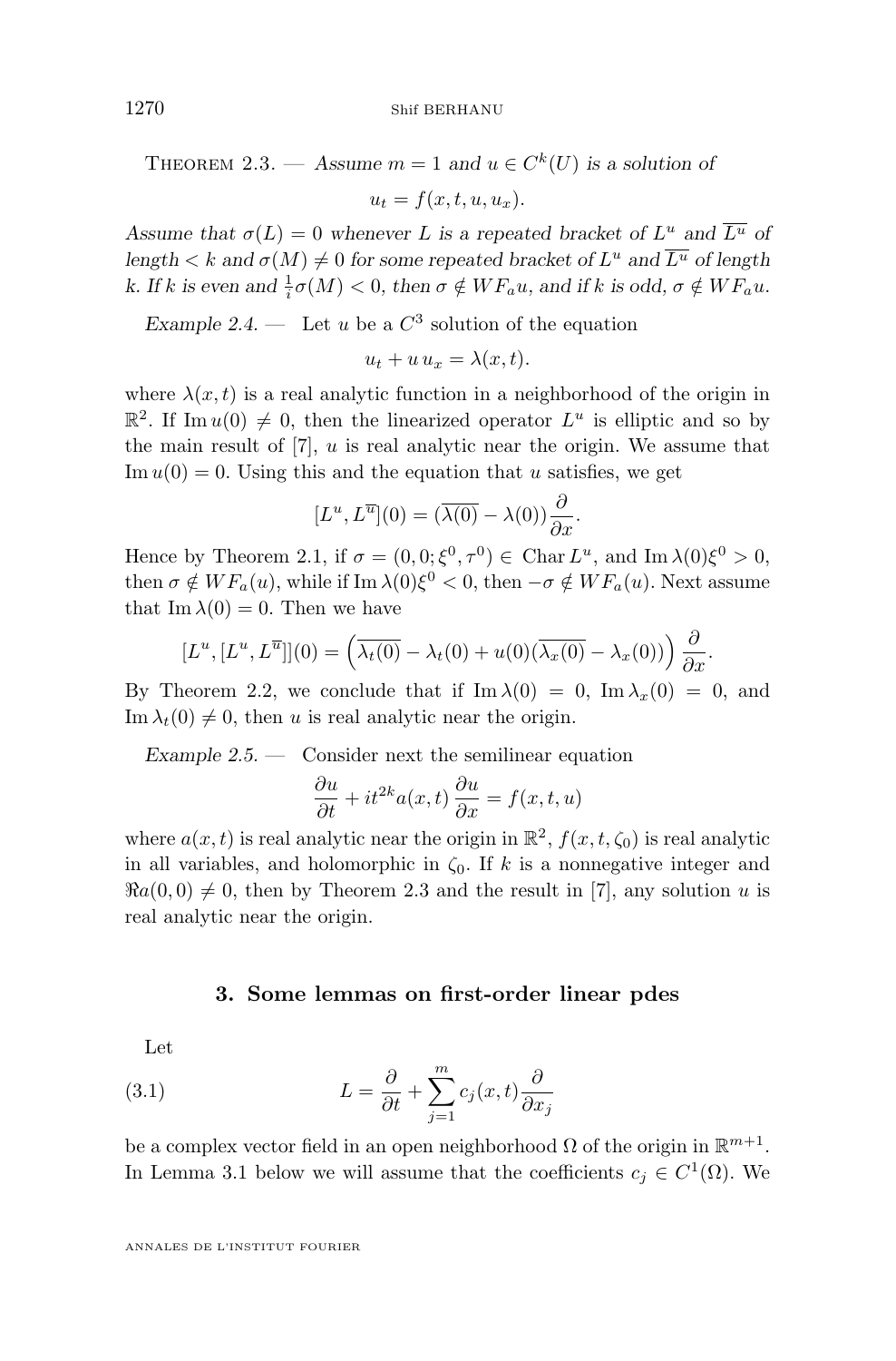<span id="page-5-0"></span>will assume that there are m complex-valued functions  $\Psi_i$  ( $1 \leq i \leq m$ ) which are  $C^1$  in Lemma 3.1 and  $C^2$  in Lemma [3.2](#page-9-0) such that

$$
Z_i(x,t) = x_i + t\Psi_i(x,t)
$$

solve

$$
(3.2) \t LZ_i = 0, \t 1 \leqslant i \leqslant m.
$$

We will write  $\Psi = (\Psi_1, \ldots, \Psi_m)$ , and  $Z = (Z_1, \ldots, Z_m)$ . Observe that at a point  $(x, 0)$  near the origin, the characteristic set of L is given by (3.3)

Char  $L|_{(x,0)} = \{(x,0;\xi,\tau) : \text{Im } \Psi(x,0)\cdot\xi = 0, \tau = \Re \Psi(x,0)\cdot\xi, (\xi,\tau) \neq (0,0)\}.$ 

The latter follows from the equations,

$$
c(x,t) = -Z_x^{-1} \cdot Z_t, \ Z_x = I + t\Psi_x, \quad \text{and } Z_t = \Psi + t\Psi_t.
$$

LEMMA 3.1. — *Suppose L* has  $C^1$  coefficients and the  $\Psi_j \in C^1(\Omega)$ . Let  $h \in C^1(\Omega)$  be a solution of  $Lh = 0$ . If  $\sigma = (0,0;\xi^0, \tau^0) \in \text{Char } L$  and  $\frac{1}{2i}\sigma([L,\overline{L}]) < 0$ , then  $(0,\xi^0) \notin WF_a h(x,0)$ .

*Proof.* — By adding variables as in [\[4\]](#page-24-0), we may assume that L is a CR vector field near the origin. This means that for some j,  $\text{Im } \Psi_i(0) \neq 0$ . Without loss of generality assume that

$$
(3.4) \tIm \Psi_1(0) \neq 0.
$$

Observe next that the linear change of coordinates

$$
x'_l = x_l + t \Re \Psi_l(0), \ t' = t
$$

allow us to assume, after dropping the primes, that

(3.5) 
$$
\Re \Psi_j(0) = 0
$$
, for all  $j = 1, ..., m$ .

We can use (3.4) and (3.5) to replace  $Z_2, \ldots, Z_m$  by a linear combination of  $Z_1, \ldots, Z_m$  and apply a linear change of coordinates to get (3.6)

$$
Z_j=x_j+t\Psi_j,\ 1\leqslant j\leqslant m,\text{ and } \Psi_1(0)=i, \Psi_j(0)=0,\text{ for } 2\leqslant j\leqslant m.
$$

The equation  $LZ_l = 0$  implies that

(3.7) 
$$
\Psi_l + t \frac{\partial \Psi_l}{\partial t} + c_l + \sum_{j=1}^m c_j t \frac{\partial \Psi_l}{\partial x_j} = 0
$$

and so from  $(3.6)$  and  $(3.7)$ ,

(3.8) 
$$
c_1(0) = -i
$$
 and  $c_j(0) = 0$  for  $j \ge 2$ .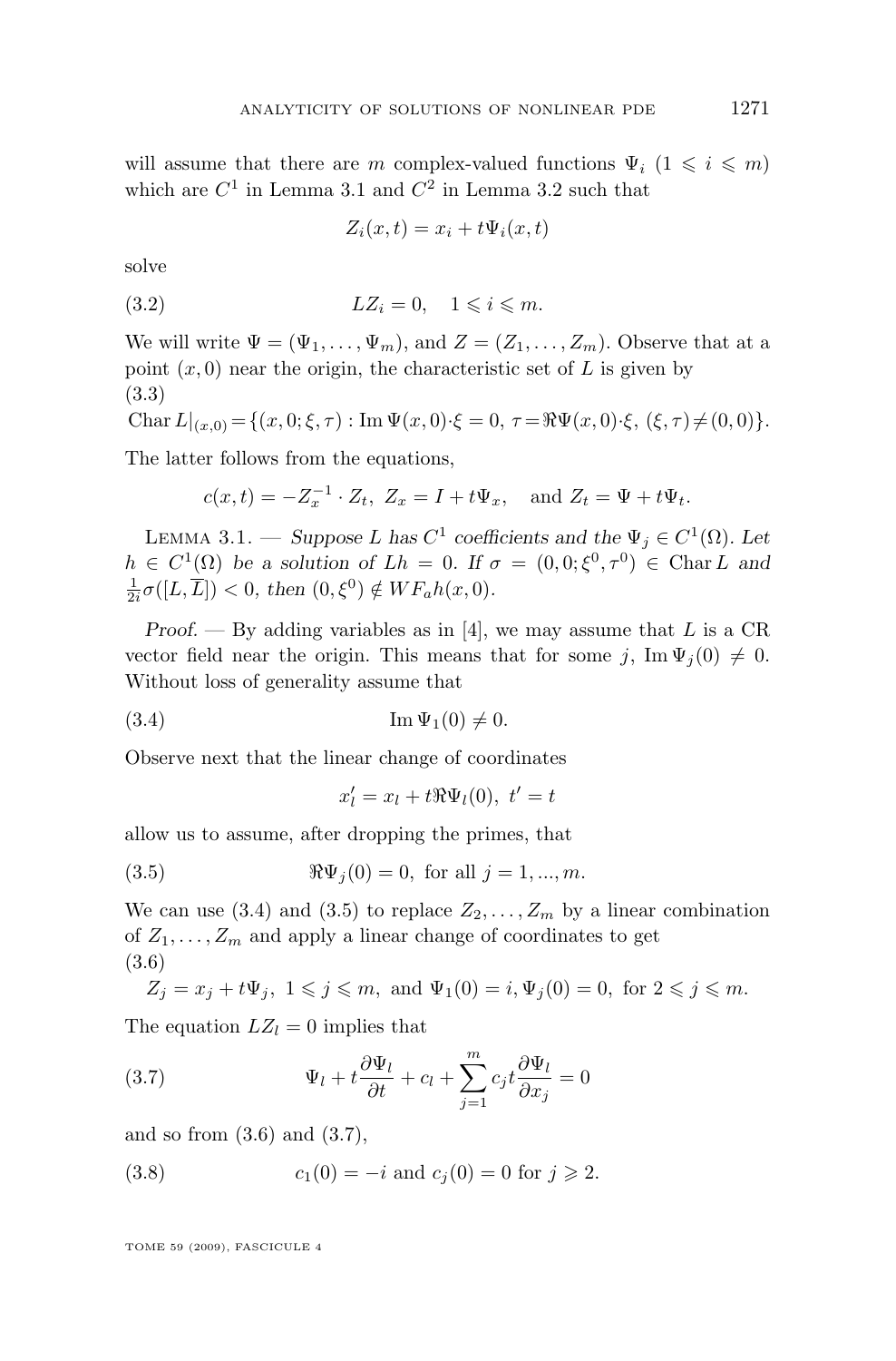<span id="page-6-0"></span>The condition that  $(0, 0; \xi^0, \tau^0) \in \text{Char } L$  therefore means that  $\tau^0 = 0 = \xi_1^0$ and  $\xi_j^0 \neq 0$  for some  $j \geqslant 2$ . In particular,  $\xi^0 \neq 0$  and

$$
(3.9) \qquad \qquad \xi^0 \cdot \operatorname{Im} \Psi(0) = 0.
$$

We may assume that

(3.10) 
$$
\xi^0 = (0, 1, 0, \dots, 0).
$$

We have

$$
[L, \overline{L}] = \sum_{l=1}^{m} A_l(x, t) \frac{\partial}{\partial x_l}
$$

where

(3.11) 
$$
A_l(x,t) = \frac{\partial \overline{c_l}}{\partial t} - \frac{\partial c_l}{\partial t} + \sum_{j=1}^m c_j \frac{\partial \overline{c_l}}{\partial x_j} - \sum_{j=1}^m \overline{c_j} \frac{\partial c_l}{\partial x_j}.
$$

We will express  $A_l(0,0)$  using the  $\Psi_j$ . From [\(3.7\)](#page-5-0) we have

(3.12) 
$$
\Psi_l(x,0) + c_l(x,0) = 0.
$$

Subtract (3.12) from [\(3.7\)](#page-5-0), divide by t, and let  $t \to 0$  to arrive at (recalling that  $\Psi$  and  $L$  are  $C^1$ ):

(3.13) 
$$
2\frac{\partial \Psi_l}{\partial t}(x,0) + \frac{\partial c_l}{\partial t}(x,0) + \sum_{j=1}^m c_j(x,0) \frac{\partial \Psi_l}{\partial x_j}(x,0) = 0.
$$

From (3.12) and (3.13), we get:

(3.14) 
$$
\frac{\partial c_l}{\partial t}(x,0) = -2\frac{\partial \Psi_l}{\partial t}(x,0) + \sum_{j=1}^m \Psi_j(x,0) \frac{\partial \Psi_l}{\partial x_j}(x,0).
$$

Thus from  $(3.6), (3.11), (3.12)$  $(3.6), (3.11), (3.12)$  and  $(3.14),$  we conclude

$$
A_l(0,0) = 4i \frac{\partial \operatorname{Im} \Psi_l}{\partial t}(0).
$$

Thus, the assumption that  $\frac{1}{2i}\sigma([L,\overline{L}]) < 0$  implies that

(3.15) 
$$
\frac{\partial \operatorname{Im} \Psi_2}{\partial t}(0) = \frac{\partial \operatorname{Im} \Psi}{\partial t}(0) \cdot \xi^0 < 0.
$$

Next, we show that coordinates  $(x, t)$  and first integrals  $Z_l = x_l + t \Psi_l$  can be chosen so that  $(3.6)$ ,  $(3.10)$  and  $(3.15)$  still hold and in addition,

$$
\frac{\partial \operatorname{Im} \Psi_l}{\partial x_j}(0) = 0 \quad \text{for all } l, j.
$$

Define

$$
\widetilde{Z}_l(x,t) = Z_l + \sum_{k=1}^m a_{lk} Z_1 Z_k \ 1 = 1, ..., m,
$$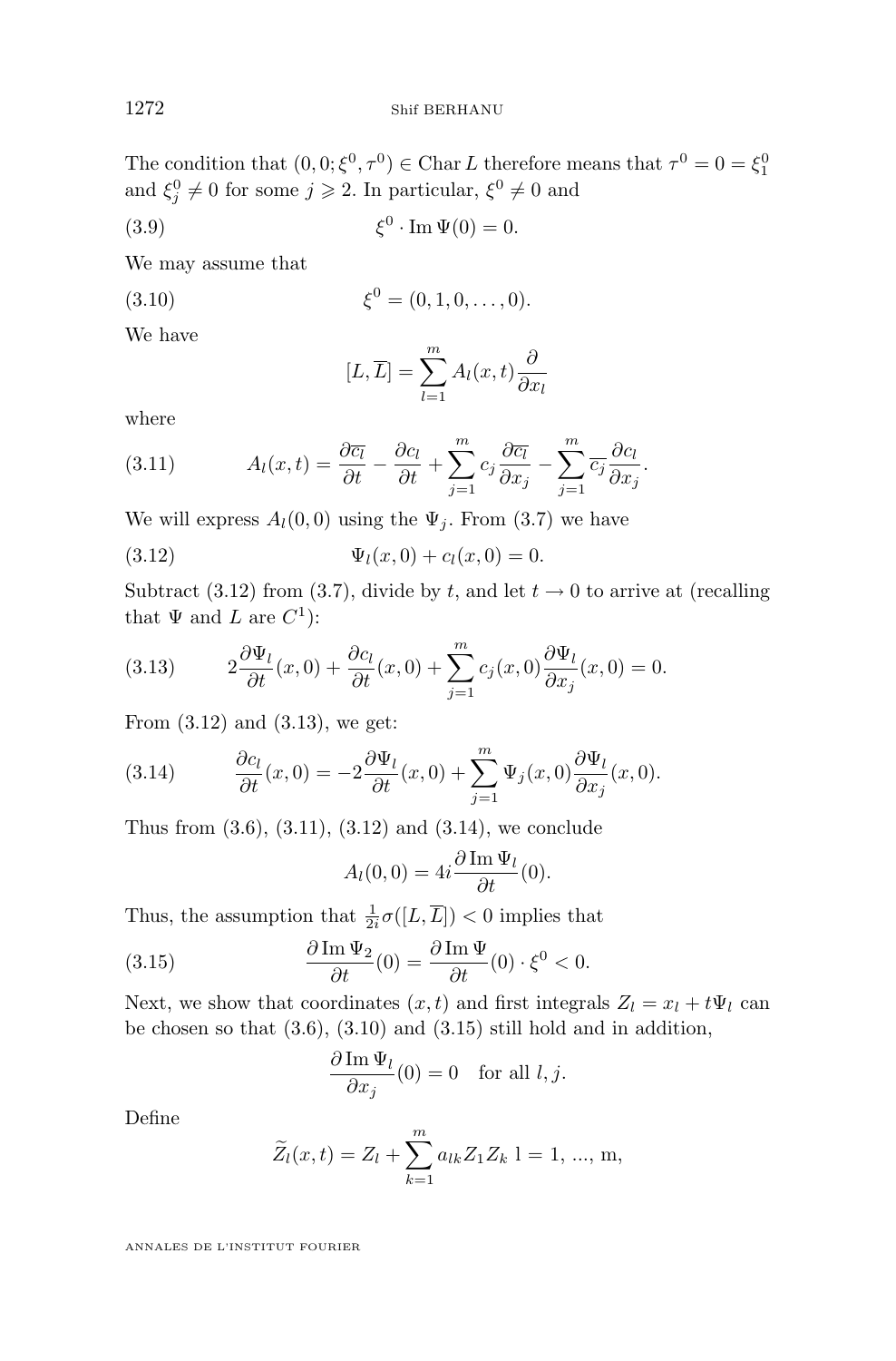<span id="page-7-0"></span>where

$$
a_{l,k} = \left\{ \begin{array}{cl} -\frac{1}{2} \dfrac{\partial \operatorname{Im} \Psi_l}{\partial x_k}(0), & k = 1 \\ \\ -\dfrac{\partial \operatorname{Im} \Psi_l}{\partial x_k}(0), & 2 \leqslant k \leqslant m. \end{array} \right.
$$

Note that

$$
\widetilde{Z}_l(x,t) = x_l + \sum_{k=1}^m a_{lk} x_1 x_k + t \widetilde{\Psi_l}(x,t),
$$

where

$$
\widetilde{\Psi_l}(x,t) = \Psi_l + \sum_k a_{l,k} (x_1 \Psi_k + x_k \Psi_1 + t \Psi_1 \Psi_k).
$$

By the choice of the  $a_{lk}$  and the fact that  $\Psi_1(0) = i$ , we have

$$
\frac{\partial \widetilde{\ln \Psi_l}}{\partial x_j}(0) = 0 \text{ for all } l, j.
$$

Introduce new coordinates

$$
\tilde{x}_l = x_l + \sum_{k=1} a_{lk} x_1 x_k, \quad \tilde{t} = t, \ 1 \leq l \leq m.
$$

These change of coordinates are smooth and hence  $L$  is still  $C<sup>1</sup>$  in these coordinates. After dropping the tildes both in the new coordinates and the first integrals, we have:

(3.16) 
$$
Z_j = x_j + t\Psi_j \quad \text{with} \quad \frac{\partial \operatorname{Im} \Psi_l}{\partial x_j}(0) = 0 \quad \text{for all} \quad l, j
$$

and [\(3.6\)](#page-5-0), [\(3.10\)](#page-6-0) and [\(3.15\)](#page-6-0) still hold. Moreover, the new coordinates preserve the set  $\{t = 0\}$  and so L still has the form

$$
L = \frac{\partial}{\partial t} + \sum_{j=1}^{m} c_j(x, t) \frac{\partial}{\partial x_j}.
$$

Let  $\eta(x) \in C_0^{\infty}(B_r(0))$ , where  $B_r(0)$  is a ball of small radius r centered at  $0 \in \mathbb{R}^m$  and  $\eta(x) \equiv 1$  when  $|x| \leq r/2$ . We will be using the FBI transform

$$
F_{\kappa}(t,z,\zeta) = \int_{\mathbb{R}^m} e^{i\zeta.(z-Z(x,t)) - \kappa \langle \zeta \rangle [z-Z(x,t)]^2} \eta(x)h(x,t) dZ
$$

where for  $z \in \mathbb{C}^m$ , we write  $[z]^2 = \sum_{j=1}^m z_j^2$ ,  $\langle \zeta \rangle = (\zeta \cdot \zeta)^{1/2}$  is the main branch of the square root,  $dZ = dZ_1 \wedge ... \wedge dZ_m = \det Z_x(x, t) dx_1 \wedge ... \wedge dx_m$ , and  $\kappa > 0$  is a parameter which will be chosen later.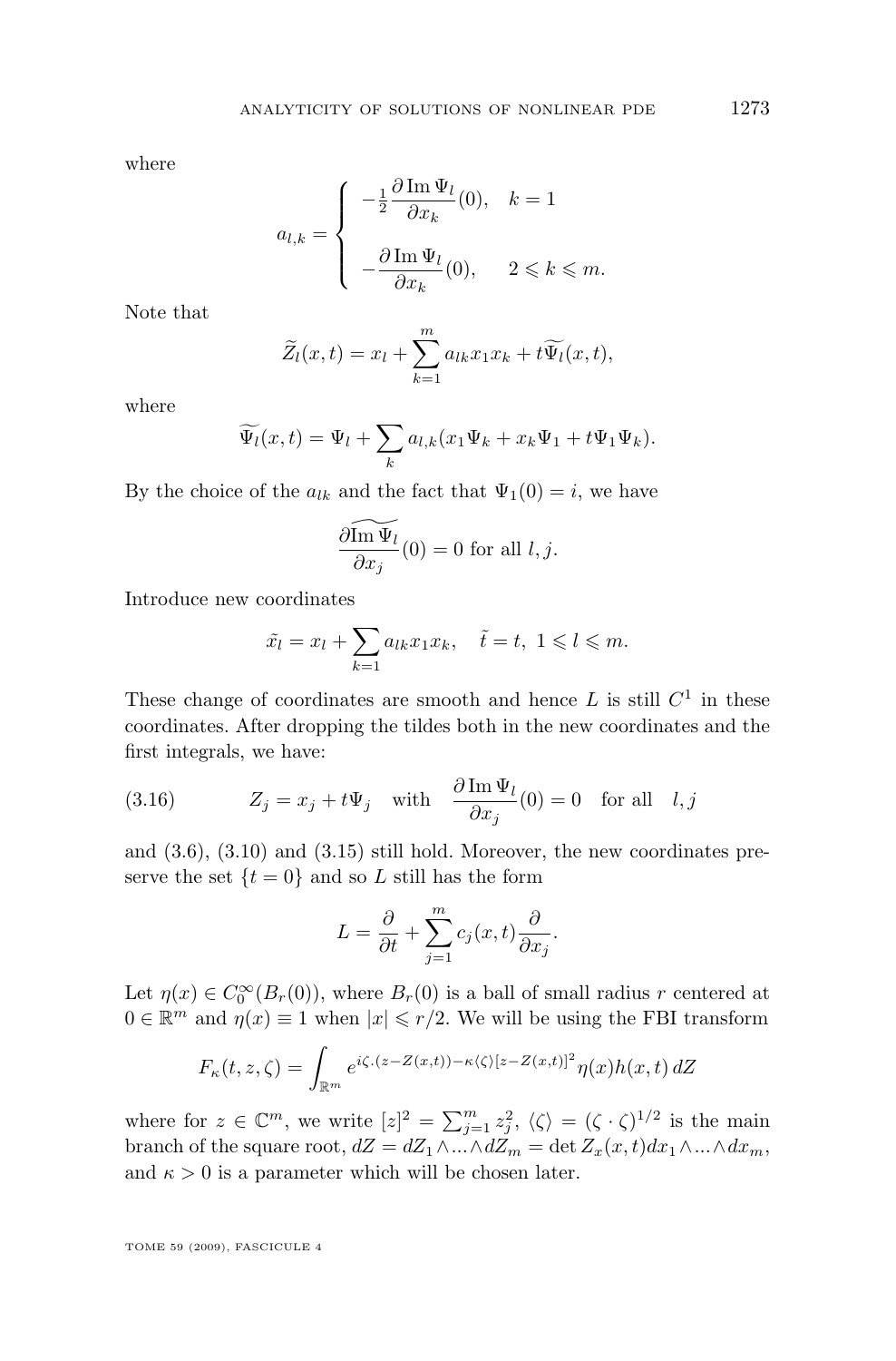To prove that  $(0,\xi^0) \notin WF_a(h(x,0))$ , we need to show that for some  $\kappa > 0$  and constants  $C_1, C_2 > 0$ ,

(3.17) 
$$
|F_{\kappa}(0, z, \zeta)| = \left| \int e^{i\zeta \cdot (z-x) - \kappa \langle \zeta \rangle [z-x]^2} \eta(x) h(x, 0) dx \right|
$$
  

$$
\leq C_1 e^{-c_2 |\zeta|}
$$

for z near 0 in  $\mathbb{C}^m$  and  $\zeta$  in a conic neighborhood of  $\xi^0$  in  $\mathbb{C}^m$ . Let  $U =$  $B_r(0) \times (0,\delta)$  for some  $\delta$  small. Since h and the  $Z_j$  are solutions, the form

$$
\omega = e^{i\zeta.(z - Z(x,t)) - \kappa \langle \zeta \rangle [z - Z(x,t)]^2} h(x,t) dZ_1 \wedge dZ_2 \wedge \dots \wedge dZ_m
$$

is a closed form. This is well known when the  $Z_j$  are  $C^2$  and when they are only  $C^1$  as in our case, one can prove that  $\omega$  is closed by approximating the  $Z_i$  by smoother functions. By Stokes' theorem, we therefore have

(3.18) 
$$
F_{\kappa}(0, z, \zeta) = \int_{\{t=0\}} \eta \omega = \int_{t=\delta} \eta \omega - \iint_{U} d\eta \wedge \omega.
$$

We will show that  $\kappa, \delta$  and  $r > 0$  can be chosen so that each of the two integrals on the right side of (3.18) satisfies an estimate of the form (3.17). Set

$$
Q(z,\zeta,x,t) = \frac{\Re(i\zeta \cdot (z - Z(x,t)) - \kappa \langle \zeta \rangle [z - Z(x,t)]^2)}{|\zeta|}
$$

.

Observe that it is sufficient to show that there is  $C > 0$  so that  $Q(0, \xi^0, x, t)$  $\leq C$  for  $(x, t) \in (\text{supp }\eta \times {\delta}) \cup (\text{supp } d\eta \times [0, \delta])$ . For then,  $Q(z, \zeta, x, t) \leq$  $-C/2$  for the same  $(x, t)$ , z near 0 in  $\mathbb{C}^m$ , and  $\zeta$  in a conic neighborhood of  $\xi^0$  in  $\mathbb{C}^m$ . We recall that  $\xi^0 = (0, 1, ..., 0)$ , and so  $|\xi^0| = 1$ . We have: (3.19)

$$
Q(0, \xi^0, x, t) = \Re(-i\xi^0 \cdot (x + t\Psi) - \kappa[x + t\Psi]^2)
$$
  
=  $t\xi^0 \cdot \text{Im } \Psi(x, t) - \kappa[x|^2 + t^2|\Re \Psi|^2 + 2t\langle x, \Re \Psi \rangle - t^2|\text{Im } \Psi|^2].$ 

Since  $\Psi$  is  $C^1$ , using [\(3.6\)](#page-5-0), [\(3.15\)](#page-6-0), and [\(3.16\)](#page-7-0),

(3.20) 
$$
t(\xi^0 \cdot \operatorname{Im} \Psi(x,t)) = -C_1 t^2 + o(|x|t + t^2)
$$

where  $C_1 = -\frac{\partial \operatorname{Im} \Psi}{\partial t}(0) \cdot \xi^0 > 0$ . Let  $C \geqslant |\operatorname{Im} \Psi|^2 + 1$  on U, and set  $\alpha = \frac{C_1}{8C}$ . Note that (3.20) allows us to choose r and  $\delta$  small enough so that on  $U$ ,

(3.21) 
$$
t(\xi^0 \cdot \operatorname{Im} \Psi(x,t)) \leqslant -\frac{C_1}{2}t^2 + \alpha |x|^2.
$$

From (3.19) and (3.21), we get:

$$
Q(0, \xi^0, x, t) \leqslant -\frac{C_1}{2}t^2 + \alpha |x|^2 - \kappa ||x|^2 - 2t |x| |\Re \Psi| - t^2 |\operatorname{Im} \Psi|^2].
$$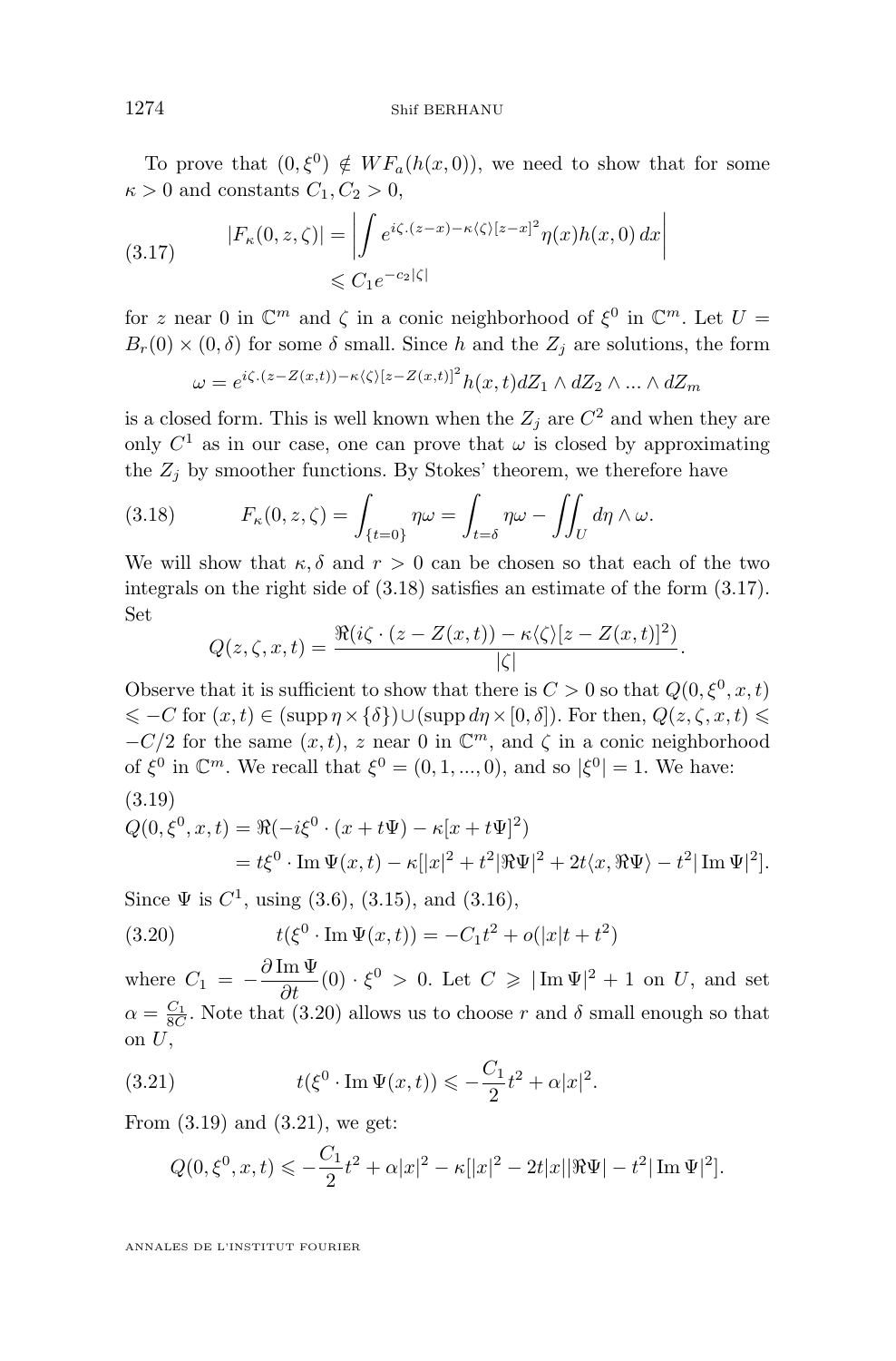<span id="page-9-0"></span>Since  $\Re\Psi(0) = 0$ , we may assume r and  $\delta$  are small enough so that

 $2t|x| |\Re \Psi| \leqslant t^2 + |x|^2/2$ 

and hence

$$
Q(0, \xi^{0}, x, t) \leqslant -\frac{C_1}{2}t^2 + \alpha |x|^2 - \kappa |x|^2 - \kappa |x|^2 / 2 + \kappa C t^2.
$$

Choose  $\kappa = \frac{3C_1}{8C}$ . Recalling that  $\alpha = \frac{C_1}{8C}$ , we get:

$$
Q(0, \xi^0, x, t) \leqslant -\frac{C_1}{8}t^2 - \frac{C_1}{16C}|x|^2
$$

and so on supp  $\eta \times {\delta} \cup (\text{supp}(d\eta) \times [0,\delta]), Q(0,\xi^0,x,t) \leq -C$  for some  $C > 0$ . This proves the Lemma.

In the following lemma we will assume that the vector field

$$
L = \frac{\partial}{\partial t} + \sum_{j=1}^{m} c_j(x, t) \frac{\partial}{\partial x_j}
$$

satisfies the following condition:

(3.22)

*for each hyperplane*  $\Sigma$  *in*  $\mathbb{R}^{m+1}$ *of the form*  $\Sigma = \{(x, t) : t = \sum_{n=0}^{m}$  $j=1$  $a_jx_j$ , *there exist*  $C^2$  *functions*  $Z_j^{\Sigma}$  *near* 0 *such that*  $LZ_j^{\Sigma} = 0$  *for*  $j = 1, ..., m$ and  $Z_j^{\Sigma}(x,t) = x_j + \left(t - \sum_{i=1}^{m} \right)$  $k=1$  $a_k x_k \, \mathcal{P}^{\Sigma}(x,t)$  for some  $C^2$  functions  $\Psi_j^{\Sigma}$ .

LEMMA 3.2. — *Suppose*  $L = \frac{\partial}{\partial t} +$  $\sum_{ }^m$  $j=1$  $c_j(x,t) \frac{\partial}{\partial x}$  $\frac{\partial}{\partial x_j}$  is  $C^2$  and  $CR$  at

0. Assume that L satisfies condition (3.22) above and  $h \in C^1(\Omega)$  is a solution of  $Lh = 0$ . If  $\sigma = (0,0;\xi^0, \tau^0) \in \text{Char } L$ ,  $\sigma([L,\overline{L}]) = 0$ , and  $\sigma([L, [L, \overline{L}]]) \neq 0$ , then  $(0, \xi^0) \notin WF_a h(x, 0)$ .

*Remark 3.3.*  $\qquad$  If *L* has first integrals that are of class  $C^3$ , then Lemma 3.2 would follow from the results in [\[4\]](#page-24-0) (or [\[6\]](#page-24-0)) and condition (3.22) is not needed.

*Proof.* — Since  $\sigma([L, [L, \overline{L}]]) \neq 0$ , we can find  $\theta \in (0, 2\pi)$ ,  $\theta \notin {\pi/2, 3\pi/2}$ ,  $\pi$ } such that if  $L' = e^{i\theta}L$ , then

(3.23) 
$$
\Re \sigma([L', [L', \overline{L'}]]) > \sqrt{3} |\operatorname{Im} \sigma([L', [L', \overline{L'}]])|.
$$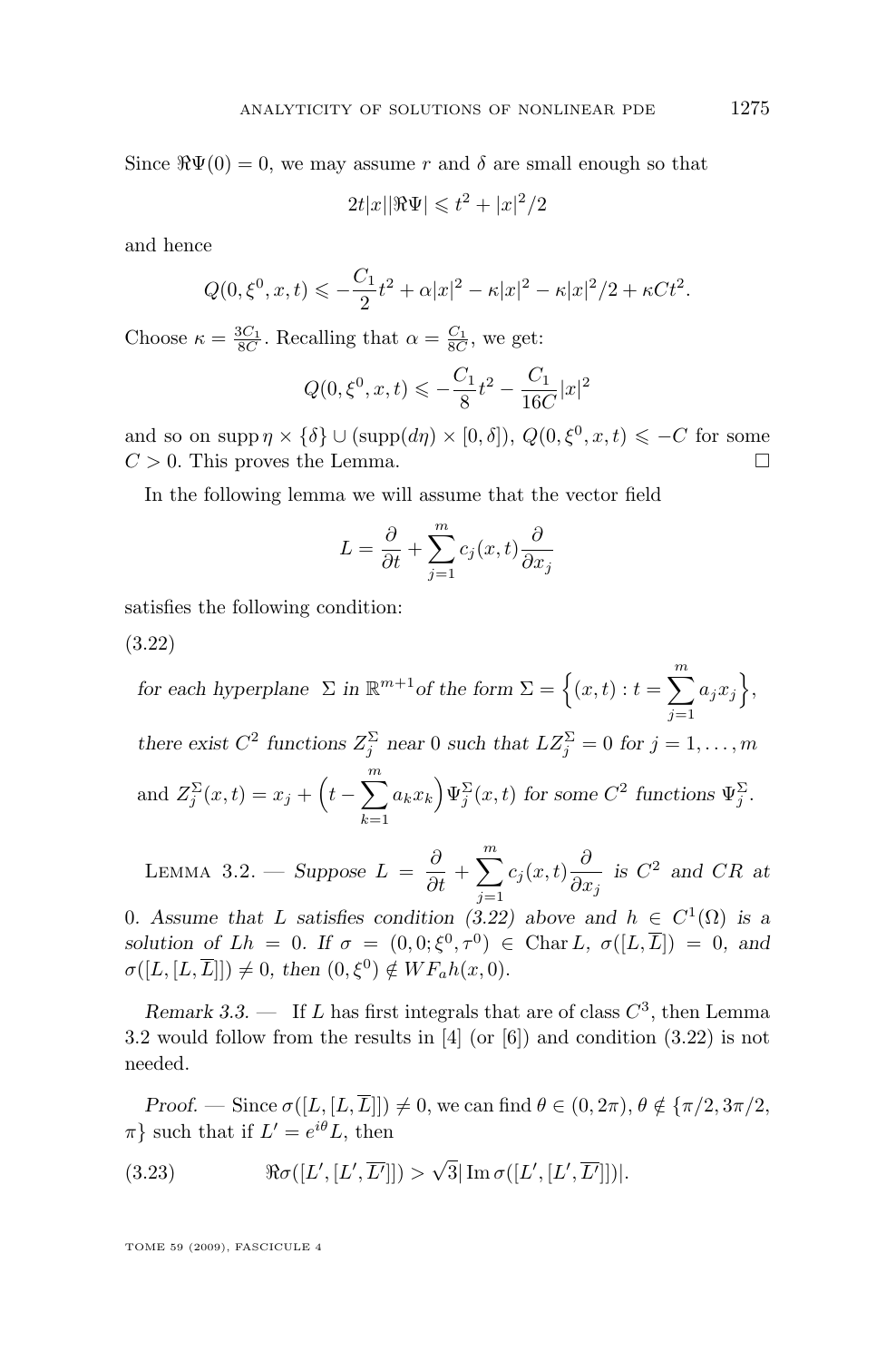Using the fact that  $L' = X + iY$  is  $CR$  near 0, we can find a hyperplane  $\Sigma = \{(x, t) : t = \sum_{j=1}^{m} a_j x_j\}$  such that

(3.24) 
$$
X(0) \in T_0 \Sigma
$$
 and  $Y(0) \notin T_0 \Sigma$ .

The hypotheses on  $L$  tell us that we can find  $C^2$  functions

$$
Z_j^{\Sigma}(x,t) = x_j + \left(t - \sum_{k=1}^m a_k x_k\right) \Psi_j^{\Sigma}(x,t) \quad 1 \leqslant j \leqslant m
$$

with  $\Psi_j^{\Sigma}(x,t)$   $C^2$  such that  $LZ_j^{\Sigma} = 0$ . Consider the change of coordinates  $F(x,t) = (x, t - \sum_{j=1}^{m} a_j x_j) = (x', t')$ . Observe that

(3.25) 
$$
F^*\tilde{\sigma} = \sigma, \quad \text{where} \quad \tilde{\sigma} = \sum_{j=1}^m (\xi_j^0 + a_j \tau^0) dx'_j + \tau^0 dt'.
$$

If  $\Sigma_0 = \{(x', t') : t' = -\sum_{j=1}^m a_j x'_j\}$ , we need to show that  $i_{\Sigma_0}^* \tilde{\sigma} \notin WF_a(h \circ F^{-1}|_{\Sigma_0}).$ 

Observe next that this is equivalent to showing that

(3.26) 
$$
i_M^* \tilde{\sigma} = \sum_{j=1}^m (\xi_j^0 + a_j \tau^0) dx'_j \notin WF_a(\tilde{h}(x', 0))
$$

where  $\tilde{h} = h \circ F^{-1}$  and  $M = \{(x', 0)\}\$ . Indeed, according to Theorem 4.1 of [\[2\]](#page-24-0), if  $\theta^0$  is a characteristic covector at the origin, X is a real analytic, maximally real submanifold through the origin,  $\pi_X(\theta^0)$  denotes the pullback of  $\theta^0$  to X, and  $h_X$  is the trace of h on X, then  $\pi_X(\theta^0) \notin WF_a(h_X)$ if and only if  $\pi_Y(\theta^0) \notin WF_a(h_Y)$  for any other Y like X. Using (3.24), we have

$$
L' = \sum_{j=1}^{m} c_j e^{i\theta} \frac{\partial}{\partial x'_j} + ib \frac{\partial}{\partial t'}
$$

where  $b(0)$  is real and nonzero. Moreover, by replacing  $\theta$  with  $\theta + \frac{\pi}{2}$  if necessary, we may assume that  $b(0) > 0$ . Dividing by b will not affect the condition that

$$
\Re \tilde{\sigma}([L', [L', \overline{L']}]) > \sqrt{3} |\operatorname{Im} \tilde{\sigma}([L', [L', \overline{L']}])|.
$$

Therefore, we may assume that

$$
L' = \sum_{j=1}^{m} a_j \frac{\partial}{\partial x'_j} + i \frac{\partial}{\partial t'}
$$

where the  $a_j$  are  $C^2$ . Expressing the  $Z_j^{\Sigma}$  in  $(x', t')$  coordinates we have first integrals

$$
Z_j(x',t') = x'_j + t'_j \Psi_j(x',t') \quad 1 \leqslant j \leqslant m,
$$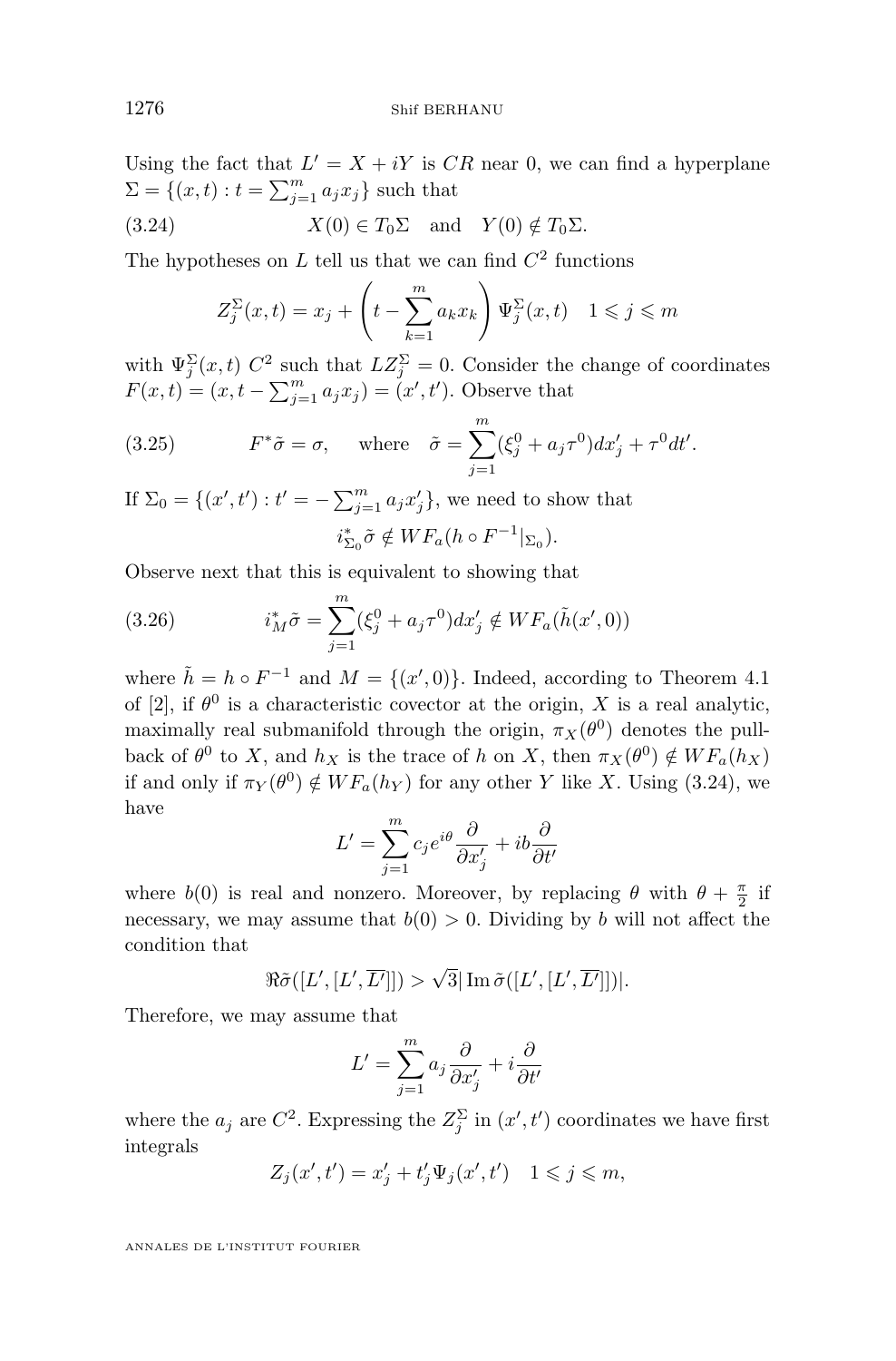<span id="page-11-0"></span>with the  $\Psi_j C^2$ . We can now drop the primes and assume

(3.27) 
$$
L = \sum_{j=1}^{m} a_j \frac{\partial}{\partial x_j} + i \frac{\partial}{\partial t}
$$

is a  $C^2$  vector field with  $C^2$  first integrals

$$
Z_j(x,t) = x_j + t\Psi_j(x,t) \quad 1 \leqslant j \leqslant m,
$$

$$
\sigma = (\xi^0, \tau^0) \in \text{Char } L, \sigma([L, \overline{L}]) = 0, \text{ and}
$$
  
(3.28) 
$$
\Re \sigma([L, [L, \overline{L}]]) > \sqrt{3} |\operatorname{Im} \sigma([L, [L, \overline{L}]])|.
$$

The function  $h(x,t)$  is a  $C<sup>1</sup>$  solution near the origin and we need to show that  $(0,\xi^0) \notin WF_a(h(x,0))$ . Since L is CR near  $0, \Re a_j(0) \neq 0$  for some j, and so we may assume that  $\Re a_1(0) \neq 0$ . By stretching the  $x_1$  coordinate, we may also assume that  $\Re a_1(0) = 1$  and thus after dividing by 2,

(3.29) 
$$
L = \frac{\partial}{\partial \overline{z}} + \sum_{j=1}^{m} a_j \frac{\partial}{\partial x_j}, \quad \Re a_1(0) = 0.
$$

where  $z = x_1 + it$ . The form (3.29) implies that Im  $\Psi_1(0) = 1$  and hence we can use linear change of coordinates and a substitution of  $Z_2, ..., Z_m$  by a linear combination of  $Z_1, ..., Z_m$  as in the proof of Lemma [3.1](#page-5-0) to get

(3.30) 
$$
Z_j = x_j + t\Psi_j, \quad 1 \leq j \leq m \text{ and } \Psi(0) = (i, 0, ..., 0).
$$

These changes will not affect the validity of (3.28) and we still have

$$
L = \frac{\partial}{\partial \overline{z}} + \sum_{j=1}^{m} a_j \frac{\partial}{\partial x_j}
$$
 for some  $a_j$  that are  $C^2$ .

We next proceed as in the proof of Lemma [3.1](#page-5-0) to find coordinates  $(x, t)$ and first integrals

$$
Z_j = x_j + t\Psi_j, \quad 1 \leqslant j \leqslant m
$$

such that

(3.31) 
$$
\frac{\partial \operatorname{Im} \Psi_l}{\partial x_j}(0) = 0, \text{ for all } l, j.
$$

Note that  $(3.30)$  still holds and the form of L is still the same. The equations  $LZ_l = 0$  become

(3.32) 
$$
\frac{1}{2}\delta_{1l} + \frac{i}{2}\Psi_l + t(\Psi_l)_{\overline{z}} + a_l + \sum_{j=1}^m a_j t \frac{\partial \Psi_l}{\partial x_j} = 0
$$

which imply

$$
(3.33) \ \ \frac{1}{2} + \frac{i}{2}\Psi_1(x,0) + a_1(x,0) = 0, \quad \frac{i}{2}\Psi_j(x,0) + a_j(x,0) = 0 \quad \text{for } j \geq 2.
$$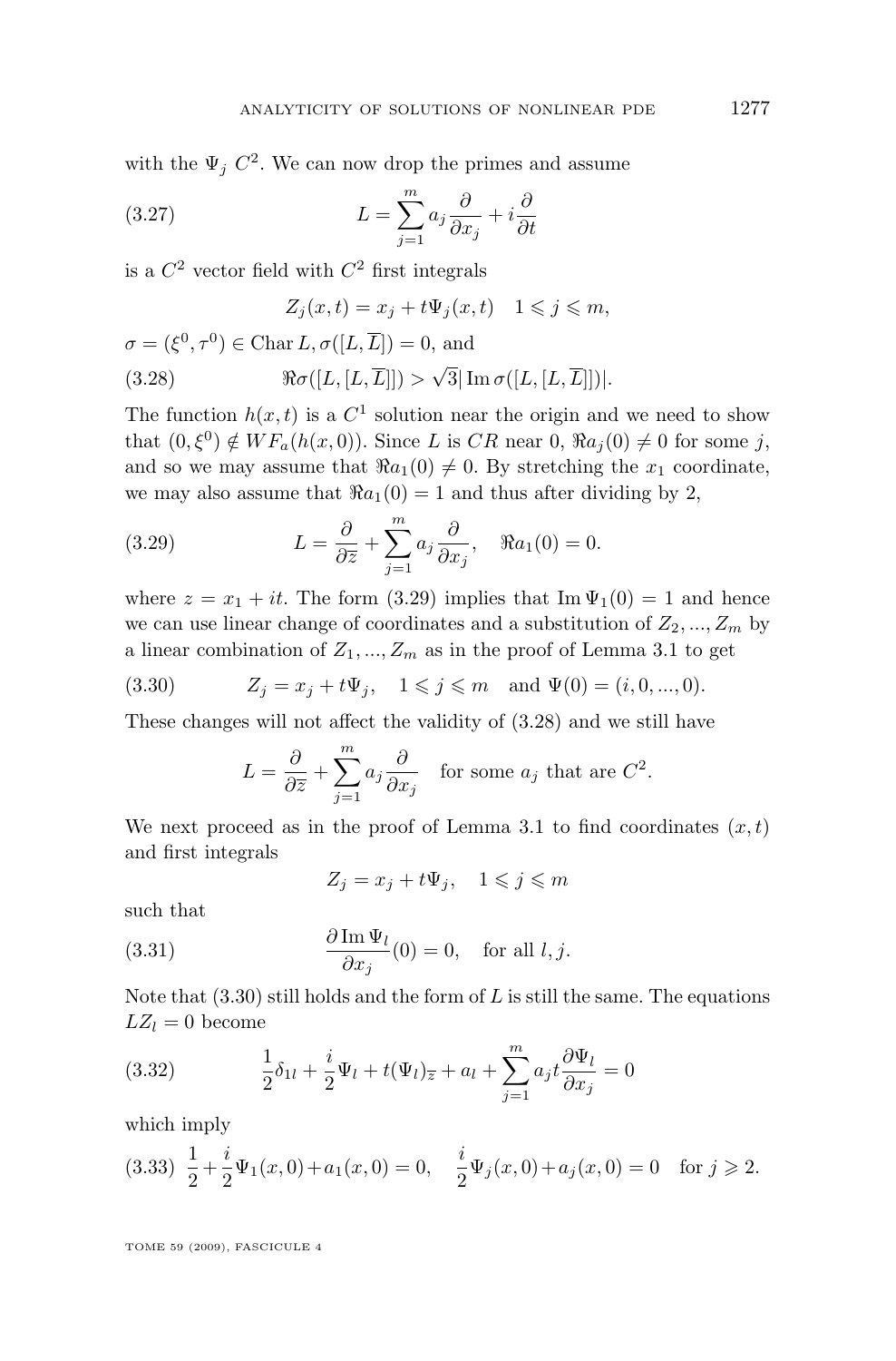<span id="page-12-0"></span>From [\(3.30\)](#page-11-0), [\(3.31\)](#page-11-0), and [\(3.33\)](#page-11-0), we get

(3.34) 
$$
a_l(0) = 0, \text{ and } \frac{\partial \Re a_l}{\partial x_j}(0) = 0 \text{ for all } l, j.
$$

The condition that  $\sigma = (0, 0, \xi^0, \tau^0) \in \text{Char } L$  now means that  $\tau^0 = 0 = \xi_1^0$ , and  $\xi_j^0 \neq 0$  for some  $j \geqslant 2$ . We may assume that

(3.35) 
$$
\xi^0 = (0, 1, 0, ..., 0).
$$

We have

$$
(3.36)\quad [L,\overline{L}] = \sum_{l=1}^{m} \left( \frac{\partial \overline{a_l}}{\partial \overline{z}} - \frac{\partial a_l}{\partial z} \right) \frac{\partial}{\partial x_l} + \sum_{l} \sum_{j} \left( a_j \frac{\partial \overline{a_l}}{\partial x_j} - \overline{a_j} \frac{\partial a_l}{\partial x_j} \right) \frac{\partial}{\partial x_l}
$$

and hence using  $(3.34)$  and  $(3.35)$  we get:

(3.37) 
$$
\sigma([L, \overline{L}]) = \frac{\partial \overline{a_2}}{\partial \overline{z}}(0) - \frac{\partial a_2}{\partial z}(0)
$$

Differentiating  $(3.32)$  with respect to z, we get

$$
i\frac{\partial \Psi_l}{\partial z}(0) - i\frac{\partial \Psi_l}{\partial \overline{z}}(0) + 2\frac{\partial a_l}{\partial z}(0) = 0.
$$

This latter equation, (3.37), and the assumption that  $\sigma([L,\overline{L}]) = 0$  lead to

(3.38) 
$$
\frac{\partial \operatorname{Im} \Psi_2}{\partial t}(0) = 0.
$$

Next using  $(3.36)$  and  $(3.34)$ , we get

$$
[L,[L,\overline{L}]](0) = \sum_{l=1}^{m} \left(\frac{\partial^2 \overline{a_l}}{\partial \overline{z}^2}(0) - \frac{\partial^2 a_l}{\partial \overline{z} \partial z}(0)\right) \frac{\partial}{\partial x_l}
$$
  
+ 
$$
\sum_{l=1}^{m} \sum_{j=1}^{m} \left(\frac{\partial a_j}{\partial \overline{z}} \frac{\partial \overline{a_l}}{\partial x_j} - \frac{\partial \overline{a_j}}{\partial \overline{z}} \frac{\partial a_l}{\partial x_j}\right)(0) \frac{\partial}{\partial x_l}
$$
  
- 
$$
\sum_{l=1}^{m} \sum_{j=1}^{m} \left(\frac{\partial \overline{a_l}}{\partial \overline{z}} - \frac{\partial a_l}{\partial z}\right)(0) \frac{\partial a_j}{\partial x_l}(0) \frac{\partial}{\partial x_j}
$$

and hence

(3.39)  

$$
\sigma([L, [L, \overline{L}]]) = \frac{\partial^2 \overline{a_2}}{\partial \overline{z}^2}(0) - \frac{\partial^2 a_2}{\partial \overline{z} \partial z}(0)
$$

$$
- i \sum_{j=1}^m (\frac{\partial a_j}{\partial \overline{z}} + 2 \frac{\partial \overline{a_j}}{\partial \overline{z}} - \frac{\partial a_j}{\partial z})(0) \frac{\partial \operatorname{Im} a_2}{\partial x_j}(0).
$$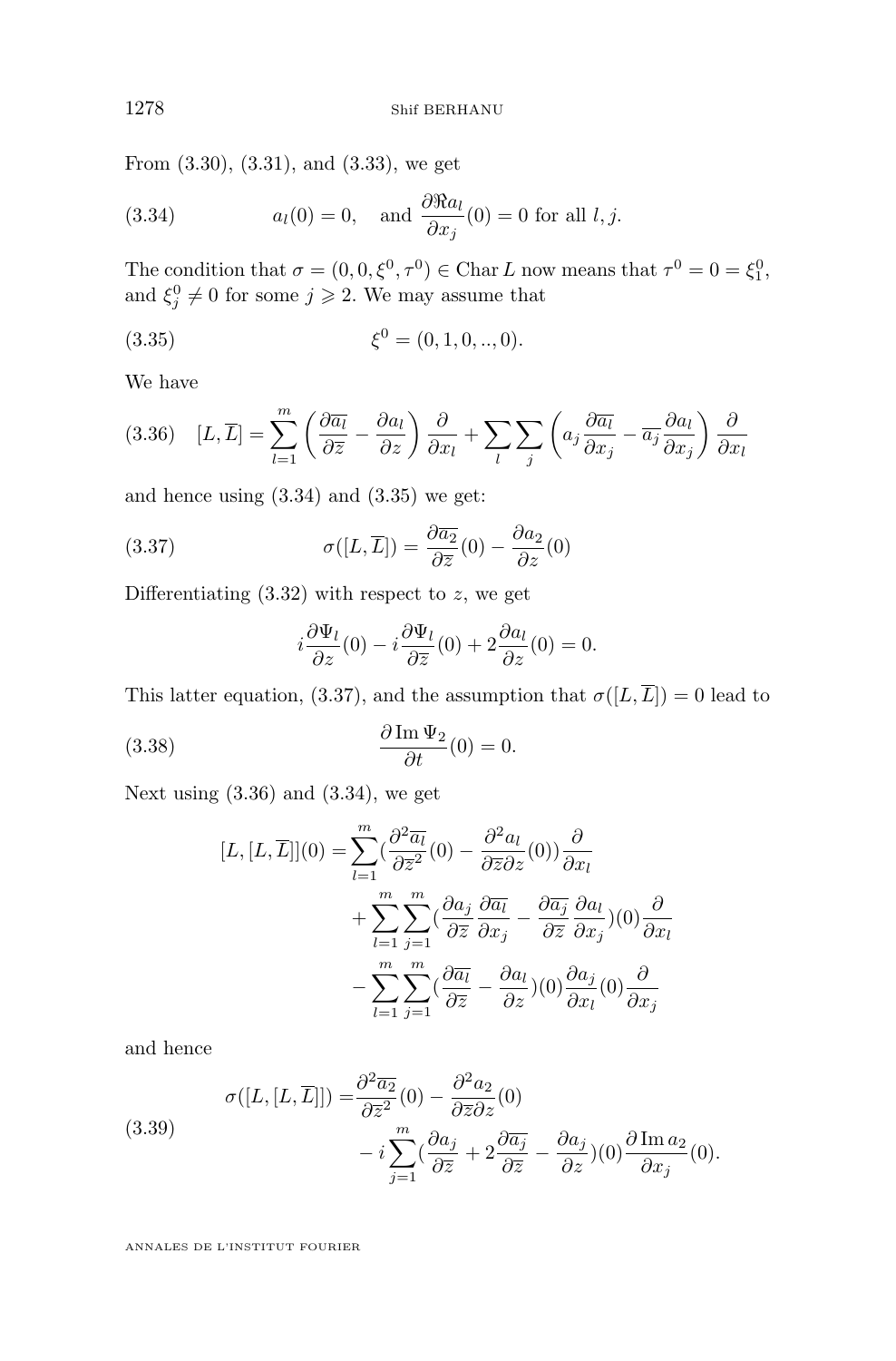<span id="page-13-0"></span>We will express [\(3.39\)](#page-12-0) using  $\Psi_2$ . Since  $\Psi$  is  $C^2$ , we can differentiate (3.32) to get:

(3.40)  

$$
i\frac{\partial\Psi_2}{\partial \overline{z}} + t\frac{\partial^2\Psi_2}{\partial \overline{z}} + \frac{\partial a_2}{\partial \overline{z}} + \sum_{j=1}^m \frac{\partial a_j}{\partial \overline{z}} t \frac{\partial \Psi_2}{\partial x_j} + \frac{i}{2} \sum_{j=1}^m a_j \frac{\partial \Psi_2}{\partial x_j} + \sum_{j=1}^m a_j t \frac{\partial^2 \Psi_2}{\partial \overline{z} \partial x_j} = 0.
$$

At  $t = 0$ , we have :

(3.41) 
$$
i\frac{\partial \Psi_2}{\partial \overline{z}}(x,0) + \frac{\partial a_2}{\partial \overline{z}}(x,0) + \frac{i}{2}\sum_{j=1}^m a_j(x,0)\frac{\partial \Psi_2}{\partial x_j}(x,0) = 0.
$$

Subtract (3.41) from (3.40), divide by t, let  $t \to 0$  and evaluate at  $x = 0$  to get:

(3.42)  

$$
i\partial_t \partial_{\overline{z}} \Psi_2(0) + \partial_{\overline{z}}^2 \Psi_2(0) + \partial_t \partial_{\overline{z}} a_2(0) + \sum_{j=1}^m \frac{\partial a_j}{\partial \overline{z}}(0) \frac{\partial \Psi_2}{\partial x_j}(0) + \frac{i}{2} \sum_{j=1}^m \frac{\partial a_j}{\partial t}(0) \frac{\partial \Psi_2}{\partial x_j}(0) = 0.
$$

Next differentiate (3.41) with respect to  $x_1$  which leads to:

(3.43) 
$$
i\partial_{x_1}\partial_{\overline{z}}\Psi_2(0) + \partial_{x_1}\partial_{\overline{z}}a_2(0) + \frac{i}{2}\sum_{j=1}^m \frac{\partial a_j}{\partial x_1}(0)\frac{\partial \Psi_2}{\partial x_j}(0) = 0.
$$

From (3.42) and (3.43) we conclude that

(3.44) 
$$
\begin{aligned}\n\frac{\partial^2 a_2}{\partial z \partial \overline{z}}(0) &= -i \frac{\partial^2 \Psi_2}{\partial z \partial \overline{z}}(0) + \frac{i}{2} \frac{\partial^2 \Psi_2}{\partial \overline{z} \partial \overline{z}(0)} \\
&- \frac{i}{2} \sum_{j=1}^m \frac{\partial a_j}{\partial z}(0) \frac{\partial \Psi_2}{\partial x_j}(0) + \frac{i}{2} \sum_{j=1}^m \frac{\partial a_j}{\partial \overline{z}}(0) \frac{\partial \Psi_2}{\partial x_j}(0).\n\end{aligned}
$$

By a similar reasoning, we also get

$$
\frac{\partial^2 \overline{a_2}}{\partial \overline{z} \partial \overline{z}}(0) = \frac{i}{2} \frac{\partial^2 \overline{\Psi_2}}{\partial \overline{z} \partial \overline{z}}(0) - i \frac{\partial^2 \Psi_2}{\partial z \partial \overline{z}}(0) - i \sum_{j=1}^m \frac{\partial \overline{a_j}}{\partial \overline{z}}(0) \frac{\partial \overline{\Psi_2}}{\partial x_j}(0)
$$

and hence [\(3.39\)](#page-12-0) can be written as

(3.45) 
$$
\sigma([L,[L,\overline{L}]]) = \frac{\partial^2 \operatorname{Im} \Psi_2}{\partial \overline{z} \partial \overline{z}}(0) - 2 \frac{\partial^2 \operatorname{Im} \Psi_2}{\partial \overline{z} \partial z}(0).
$$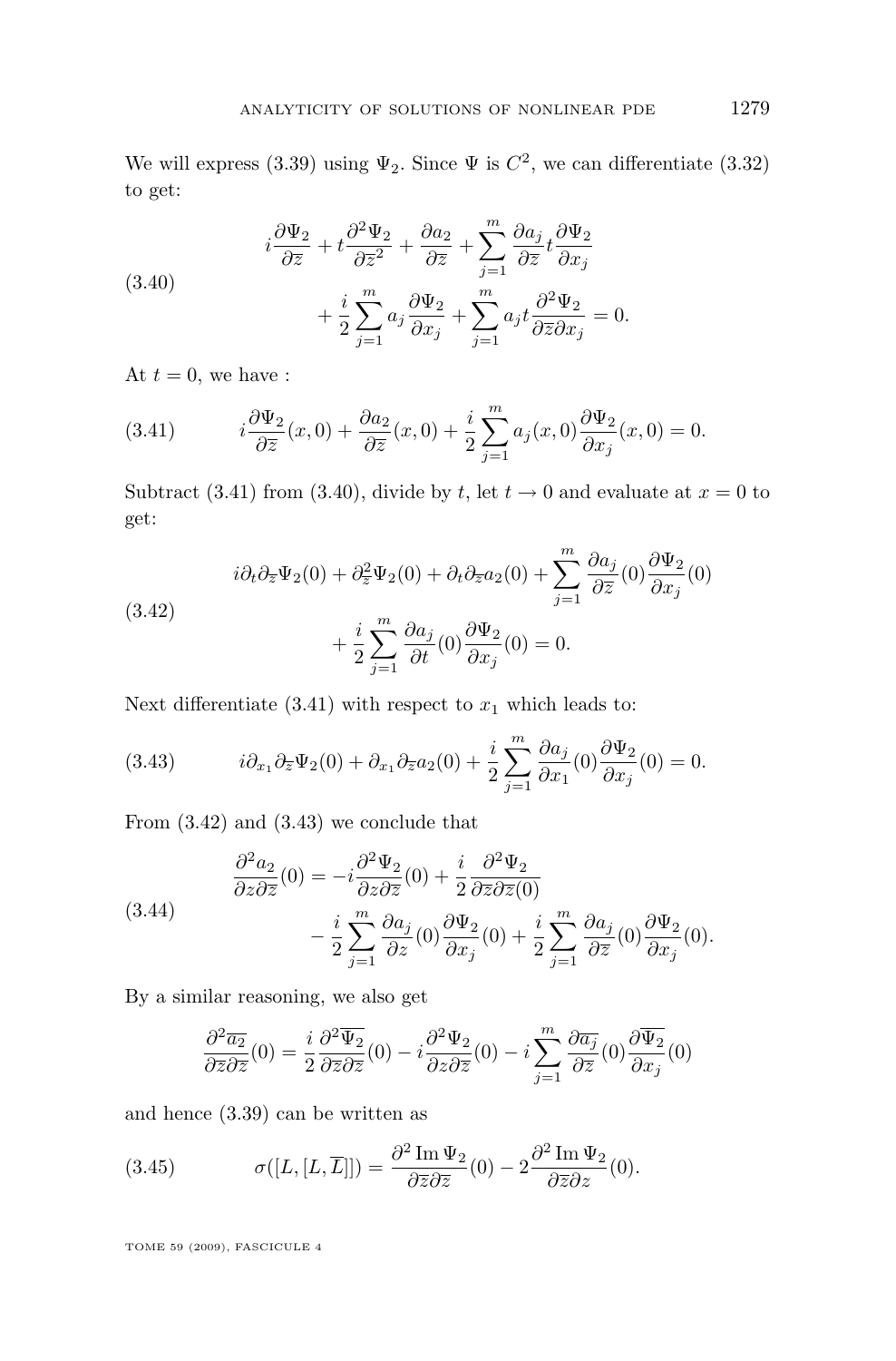<span id="page-14-0"></span>From [\(3.30\)](#page-11-0), [\(3.31\)](#page-11-0) and [\(3.38\)](#page-12-0), we know that the linear part of Im  $\Psi_2$  at 0 is 0 and so since it is  $C^2$ , we have: (3.46)

Im 
$$
\Psi_2(x_1, x', t) = at^2 + 3bx_1t + 3cx_1^2 + O(|x'|t + |x'|^2 + |x'||x_1|) + o(x_1^2 + t^2).
$$

From  $(3.45)$  and  $(3.46)$ , it follows that

$$
\sigma([L,[L,\overline{L}]]) = \frac{3}{2}(-a-c+ib)
$$

and hence [\(3.28\)](#page-11-0) implies that

$$
-a-c > \sqrt{3}|b|.
$$

We proceed now as in [\[6\]](#page-24-0), Lemma III.5. From  $(3.46)$  we have:

(3.47) 
$$
t \operatorname{Im} \Psi_2(x_1, x', t) = at^3 + 3bx_1t^2 + 3cx_1^2t + O(|x'|t^2 + |x'|^2|t| + |x'||x_1||t|) + o(tx_1^2 + t^3).
$$

The error terms in  $(3.47)$  are not the same as the ones in  $(15)$  of  $[6]$ . However, we will show that the arguments in [\[6\]](#page-24-0) will still work. Let  $\tilde{Z_2}$  =  $Z_2 + \mu Z_1^3$  for some  $\mu \in \mathbb{R}$  to be determined. Set  $\tilde{x_2} = \Re \tilde{Z_2}$  and leave t and the other  $x_k$  and  $Z_k$  unchanged. In these new coordinates, in (3.47), a is replaced by  $a-\mu$  and c by  $c+\mu$ . Observe that these changes of coordinates are  $C^2$  and so in the new coordinates, the vector field L is  $C^1$ . However, this will be of no consequence in what follows. As observed in [\[6\]](#page-24-0), the inequality

$$
-a-c>\sqrt{3}|b|
$$

allows us to choose  $\mu$  so that the quadratic form

$$
(a - \mu)t^2 + bx_1t^2 + 3(c + \mu)x_1^2
$$
 is negative definite.

Hence there exist  $\alpha > 0$  and  $C > 0$  such that for  $t \geq 0$ ,

$$
(3.48) \t t Im \Psi_2(x_1, x', t) \leqslant -\alpha(t^3 + x_1^2 t) + C(|x'|t^2 + |x'|^2 t + |x'||x_1|t).
$$

Next for  $0 < \lambda \leq \lambda_0$  where  $\lambda_0$  is small, change the coordinates and first integrals as follows:

$$
\tilde{x}_1 = \frac{x_1}{\lambda}, \tilde{t} = \frac{t}{\lambda}, \tilde{x}_2 = \frac{x_2}{\lambda^3}, \tilde{x}_k = \frac{x_k}{\lambda^2}
$$
 for  $k \ge 3$ 

and

$$
\widetilde{Z_1} = \frac{Z_1}{\lambda}, \widetilde{Z_2} = \frac{Z_2}{\lambda^3}, \widetilde{Z_k} = \frac{Z_k}{\lambda^2} \text{ for } k \geqslant 3.
$$

Removing the tildes, we have:

(3.49) 
$$
t \operatorname{Im} \Psi_2(x_1, x', t) \le -\alpha t^3 + C\lambda (|x|^3 + t^3),
$$

where we may assume that  $0 < \alpha < 1$  (the left hand side depends on  $\lambda$  but we are suppressing this dependence in the notation). We are now ready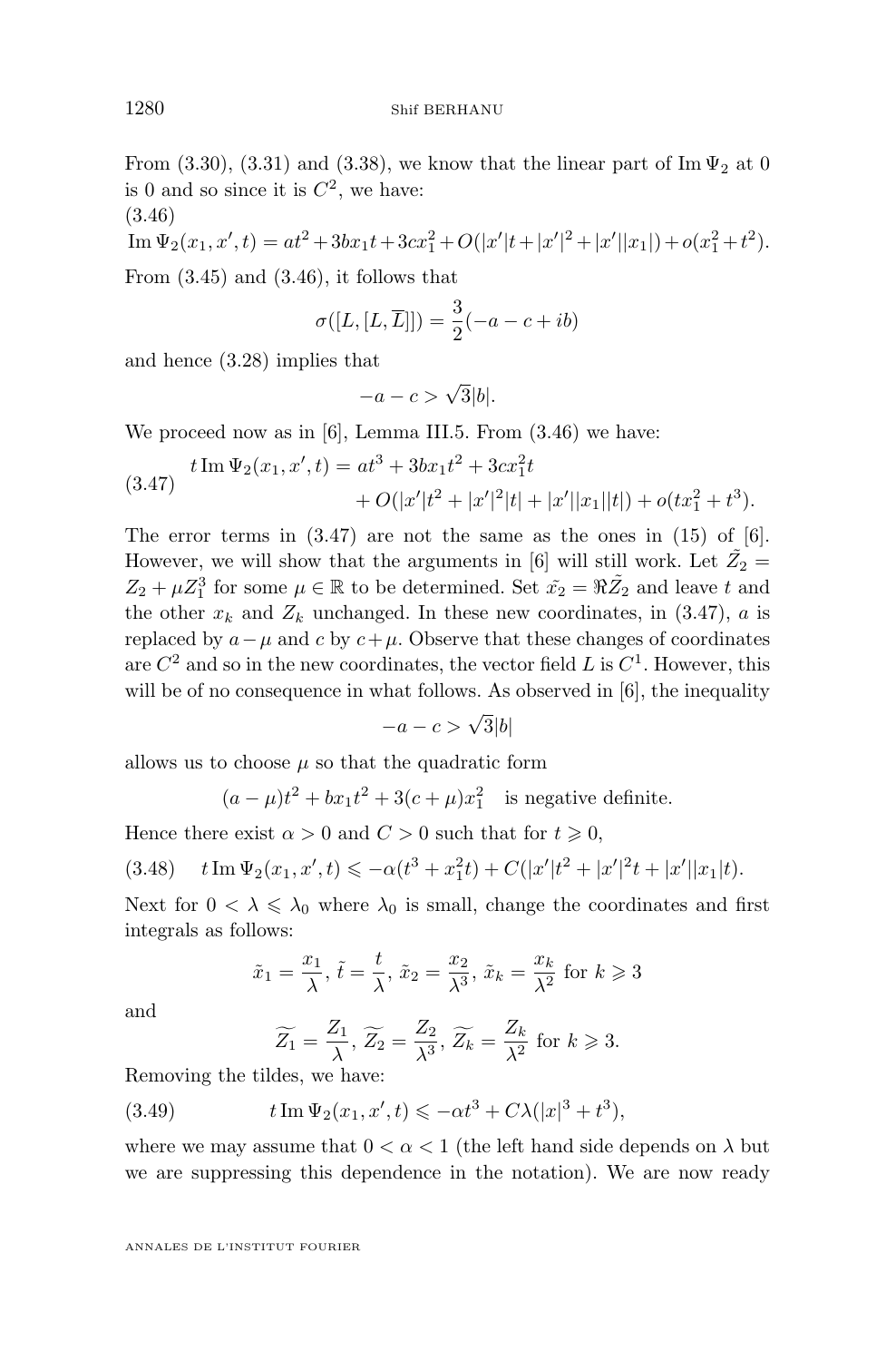<span id="page-15-0"></span>to estimate the FBI transform. For some  $\delta > 0$  to be chosen small, let  $U = \{(x, t) : |x| < 6\delta, 0 < t < \delta\}$ . Let  $\eta(x) \in C_0^{\infty}(\mathbb{R}^m)$  such that supp  $\eta \subset$  ${x : |x| \leqslant 5\delta}$ , and  $\eta \equiv 1$  for  $|x| \leqslant 4\delta$ . Since  $Z_i(x, 0) = x_i, 1 \leqslant j \leqslant m$ , Proposition II.6 in [\[6\]](#page-24-0) allows us to choose  $\kappa = \frac{\alpha \delta}{6}$ . Choose  $\lambda$  and  $\delta$  small enough so that for  $(x, t) \in U$ ,

(3.50) 
$$
C\lambda(|x|^3 + t^3) \leq \frac{\alpha}{4}\delta^3.
$$

Since  $\Psi(0) = (i, 0, \ldots, 0)$ , we may assume that on U,

(3.51) 
$$
|\operatorname{Im} \Psi(x,t)|^2 \leq 2, \text{ and } 2t|x|| \Re \Psi(x,t)| \leq t^2 + \frac{|x|^2}{2}.
$$

We use  $(3.49)$ ,  $(3.50)$ , and  $(3.51)$  to estimate

$$
Q(0, \xi^0, x, t) = t \operatorname{Im} \Psi(x, t) - \kappa [|x|^2 + t^2 | \Re \Psi|^2 + 2t \langle x, \Re \Psi \rangle - t^2 | \operatorname{Im} \Psi |^2]
$$
  
\$\leq -\alpha t^3 + \frac{\alpha}{4} \delta^3 - \kappa \frac{|x|^2}{2} + 3\kappa t^2\$  

$$
= -\alpha t^3 + \frac{\alpha}{4} \delta^3 - \frac{\alpha \delta}{12} |x|^2 + \frac{\alpha \delta}{2} t^2.
$$

Therefore, if  $|x| \leq 6\delta$  and  $t = \delta$ , then

$$
Q(0, \xi^0, x, t) \leqslant -\frac{3\alpha}{4}\delta^3 + \frac{\alpha}{2}\delta^3 = -\frac{\alpha}{4}\delta^3,
$$

while if  $0 \leqslant t \leqslant \delta$  and  $x \in \mathrm{supp} \, d\eta$ ,

$$
Q(0, \xi^0, x, t) \leq \frac{\alpha}{4} \delta^3 - \frac{16\alpha}{12} \delta^3 + \frac{\alpha}{2} \delta^3 = -\frac{7\alpha}{12} \delta^3.
$$

Thus in any case, the FBI transform has the required exponential decay which proves the Lemma.  $\Box$ 

LEMMA 3.4. — Let  $L = \frac{\partial}{\partial t} + c(x, t) \frac{\partial}{\partial x}$  be a  $C^{k-1}$  vector field on a *neighborhood of* 0 *in*  $\mathbb{R}^2$  *with a*  $C^{k-1}$  *first integral*  $Z(x,t) = x + t\Psi(x,t)$ *.* Let  $\sigma = (0,0;\xi^0,\tau^0) \in \text{Char } L$ . Assume that  $\sigma(M) = 0$  whenever M is a *bracket of* L and  $\overline{L}$  *of length less than* k and  $\sigma(M_k) \neq 0$  for some bracket *of length* k. Let h be a  $C^1$  solution of  $Lh = 0$  near the origin. If k is *even and*  $\frac{1}{i}\sigma(M_k) < 0$ , then  $(0, \xi^0) \notin WF_a h(x, 0)$  *and if* k *is odd*,  $(0, \xi^0) \notin$  $WF<sub>a</sub>h(x,0)$ .

*Proof.* — We may assume that  $k \geq 3$  since  $k = 2$  is contained in Lemma [3.1](#page-5-0) and  $k = 1$  is Lemma 1.3 in [\[7\]](#page-24-0). Write  $\Re \Psi(x, t) = p(x, t) + q(x, t)$ where  $p(x, t)$  is a polynomial of degree  $k-1$  and  $g \in C^{k-1}$  with  $D^{\alpha}g(0) = 0$ for  $|\alpha| \leq k - 1$ . By introducing the coordinates  $x' = x + tp(x, t)$ ,  $t' = t$ , we may assume that our first integral  $Z(x, t) = x + t\Psi(x, t)$  satisfies

(3.52) 
$$
D^{\alpha} \Re \Psi(x, t) = 0 \quad \text{for } |\alpha| \leq k - 1.
$$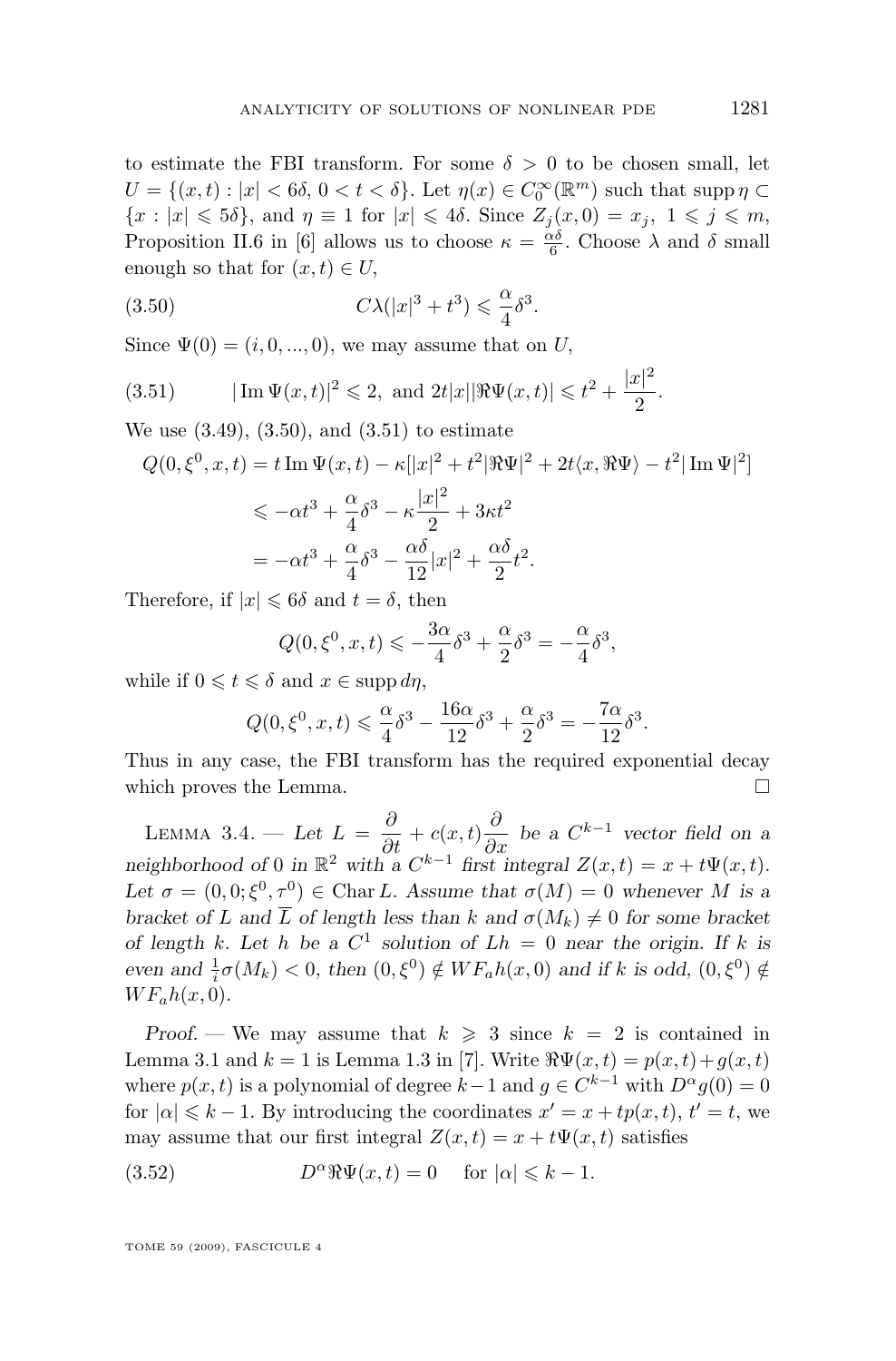<span id="page-16-0"></span>Let  $M_n = f_n(x,t) \frac{\partial}{\partial x}$  be a repeated bracket of L and  $\overline{L}$  of length  $n, 2 \leq$  $n \leq k$ . We will show that  $f_n$  has the form (3.53)

$$
f_n = -2i\partial_t^{n-1} \Im c(t) + \partial_t^{n-2} \left( c \frac{\partial \overline{c}}{\partial x} - \overline{c} \frac{\partial c}{\partial x} \right)
$$
  
+ 
$$
\sum_{j=1}^{n-3} \partial_t^j \left( e_j \frac{\partial f_{n-j-1}}{\partial x} - f_{n-j-1} \frac{\partial e_j}{\partial x} \right) + e_{n-1} \frac{\partial f_{n-1}}{\partial x} - f_{n-1} \frac{\partial e_{n-1}}{\partial x}
$$

where  $e_j(x,t) = c(x,t)$  or  $\overline{c}(x,t)$  and  $f_l \frac{\partial}{\partial x}$  is some bracket of length l for  $1 \leq l \leq n-1$ . Indeed, (3.53) holds for  $n = 2$  since

$$
[L, \overline{L}] = -2i\partial_t \operatorname{Im} c(x, t) \frac{\partial}{\partial x} + \left( c \frac{\partial \overline{c}}{\partial x} - \overline{c} \frac{\partial c}{\partial x} \right) \frac{\partial}{\partial x}.
$$

Assume it also holds for all brackets of length  $\leq n$ . Let M be a bracket of length  $n + 1$ . By definition, either  $M = [L, M_n]$  or  $M = [\overline{L}, M_n]$  where  $M_n$ is a bracket of length n and hence  $M_n = f_n \frac{\partial}{\partial x}$  with  $f_n$  as in (3.53). We have

(3.54)

$$
[L, M_n] = \frac{\partial f_n}{\partial t} \frac{\partial}{\partial x} + \left( c \frac{\partial f_n}{\partial x} - f_n \frac{\partial c}{\partial x} \right) \frac{\partial}{\partial x}
$$
  

$$
= \left\{ -2i\partial_t^n \operatorname{Im} c(t) + \partial_t^{n-1} \left( c \frac{\partial c}{\partial x} - \overline{c} \frac{\partial c}{\partial x} \right) + \sum_{j=1}^{n-2} \partial_t^j \left( e_j \frac{\partial f_{n-j}}{\partial x} \right) \right\}
$$
  

$$
-f_{n-j} \frac{\partial e_j}{\partial x} \right\} \frac{\partial}{\partial x} + \left( c \frac{\partial f_n}{\partial x} - f_n \frac{\partial c}{\partial x} \right) \frac{\partial}{\partial x}
$$

and

$$
[\overline{L}, M_n] = \frac{\partial f_n}{\partial t} \frac{\partial}{\partial x} + \left(\overline{c} \frac{\partial f_n}{\partial x} - f_n \frac{\partial \overline{c}}{\partial x}\right) \frac{\partial}{\partial x},
$$

and so it follows that (3.53) holds for all n. Suppose now  $\sigma(M) = 0$  whenever M is a bracket of L and  $\overline{L}$  of length  $\leq n$ . We want to show that

(3.55)   
\n(1) 
$$
\partial_t^j c(0) = 0
$$
,  $\forall j \le n - 1$  and  
\n(2)  $\partial_t^j f_{n-l}(0) = 0$ ,  $\forall j \le l - 1, 2 \le l \le n - 2$ 

whenever  $f_s \frac{\partial}{\partial x}$  is a bracket of length  $s, 1 \leq s \leq n-1$ . Because of (3.52) and the assumption that  $\sigma \in \text{Char } L$ , (3.55) clearly holds for  $n = 2$ . Suppose it holds for  $n - 1$ . Then

$$
(3.56) \ \partial_t^j c(0) = 0, \ \forall j \leq n-2 \ \text{and} \ \partial_t^j f_{n-l}(0) = 0, \ \forall j \leq l-1, \ 2 \leq l \leq n-3
$$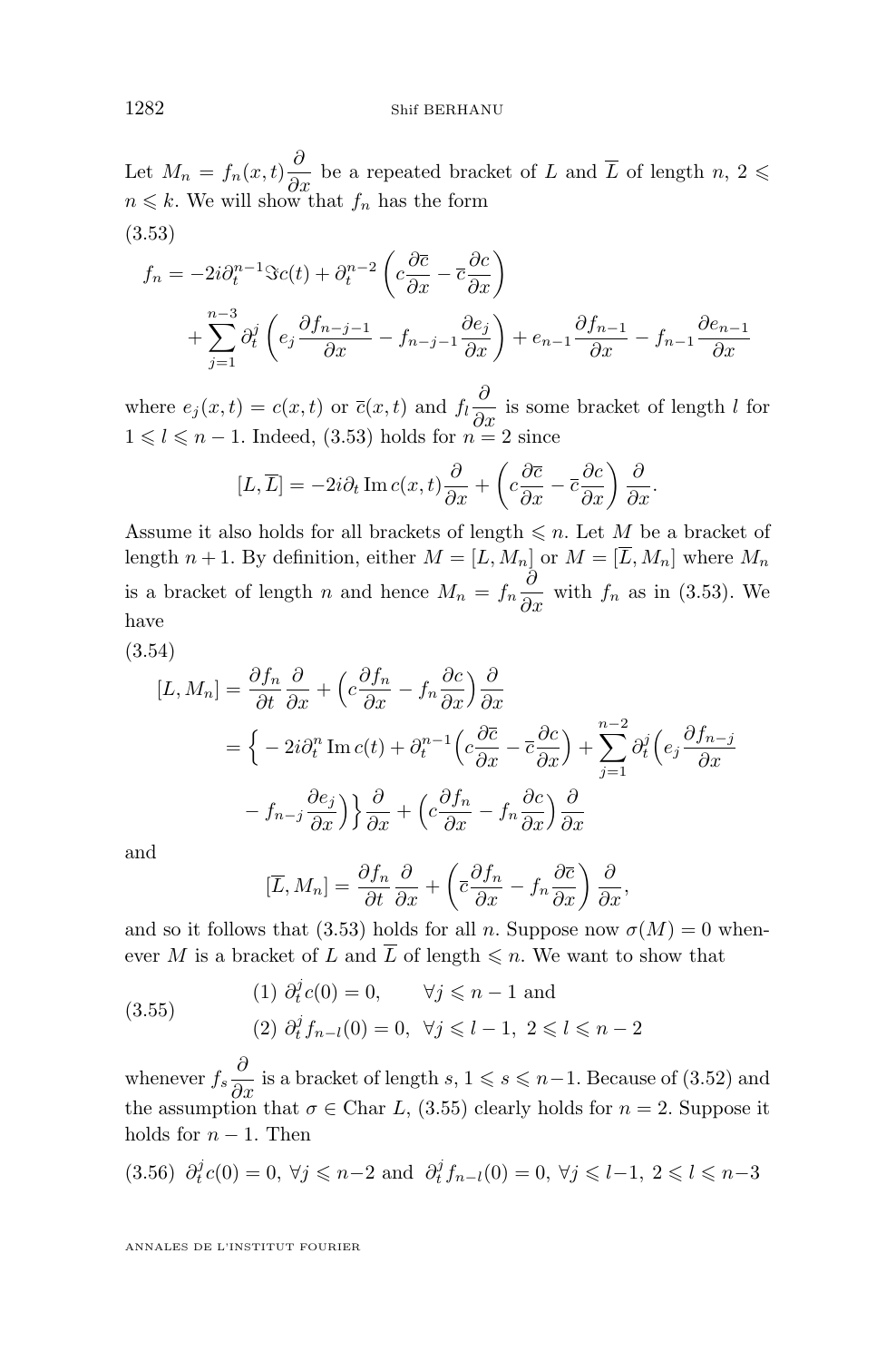<span id="page-17-0"></span>whenever  $f_s \frac{\partial}{\partial x}$  is a bracket of length  $s, 1 \leqslant s \leqslant n-2$ . We will first prove part (2) of [\(3.55\)](#page-16-0) by induction on *l*. For  $l = 2$ , suppose  $f_{n-2} \frac{\partial}{\partial x}$  is a bracket of length  $n-2$ . Then

$$
f_{n-1}\frac{\partial}{\partial x} = \left[L, f_{n-2}\frac{\partial}{\partial x}\right]
$$

is a bracket of length  $n-1$  where

$$
f_{n-1} = \frac{\partial f_{n-2}}{\partial t} - c \frac{\partial f_{n-2}}{\partial t} + f_{n-2} \frac{\partial c}{\partial x}.
$$

Since  $f_{n-1}(0) = f_{n-2}(0) = c(0) = 0$ , it follows that  $\frac{\partial f_{n-2}}{\partial t}(0) = 0$  and so [\(3.55\)](#page-16-0) holds for  $l = 2$ . Assume it holds for some  $2 < l < n - 2$ . We want to prove that if  $f_{n-l-1} \frac{\partial}{\partial x}$  is a bracket of length  $n-l-1$ , then  $\partial_t^j f_{n-l-1}(0) = 0$ for  $j \leq l$ . By [\(3.56\)](#page-16-0), we only need to show this for  $j = l$ . Observe that

$$
f_{n-l}\frac{\partial}{\partial x} = \left[L, f_{n-l-1}\frac{\partial}{\partial x}\right]
$$

is of length  $n - l$  where

(3.57) 
$$
f_{n-l} = \frac{\partial f_{n-l-1}}{\partial t} - f_{n-l-1} \frac{\partial c}{\partial x} + c \frac{\partial f_{n-l-1}}{\partial x}.
$$

Apply  $\partial_t^{l-1}$  to (3.57) and use the fact that  $\partial_t^{l-1} f_{n-l}(0) = 0$  (since [\(3.55\)](#page-16-0) holds for  $l$ ) and

$$
\partial_t^j f_{n-l-1}(0) = \partial_t^j c(0) = 0 \quad \text{for } j \le l-1
$$

by [\(3.56\)](#page-16-0). We conclude that  $\partial_t^l f_{n-l-1}(0) = 0$  and hence [\(3.55\)](#page-16-0) holds for all l. To prove (1), in view of [\(3.56\)](#page-16-0), we only need to show that  $\partial_t^{n-1}c(0) = 0$ . From  $f_n(0) = 0$ , equation [\(3.53\)](#page-16-0) for  $f_n$  and application of (2) and (1) for  $j \leq n - 1$ , we conclude that

$$
\partial_t^{n-1} \operatorname{Im} c(0) = 0.
$$

Next from  $LZ = 0$ , we have  $t\Psi_t + \Psi + c(1 + t\Psi_x) = 0$  and hence hence since  $\partial_t^j c(0) = 0$  for  $j = 0, ..., n - 2$ , we get

(3.58) 
$$
n\partial_t^{n-1}\Psi(0) + \partial_t^{n-1}c(0) = 0 \quad n \leq k - 1.
$$

Since  $\partial_t^{n-1} \Re \Psi(0) = 0$  by [\(3.52\)](#page-15-0), (3.58) implies that

$$
\partial_t^{n-1}c(0) = \partial_t^{n-1}\operatorname{Im}c(0) = 0.
$$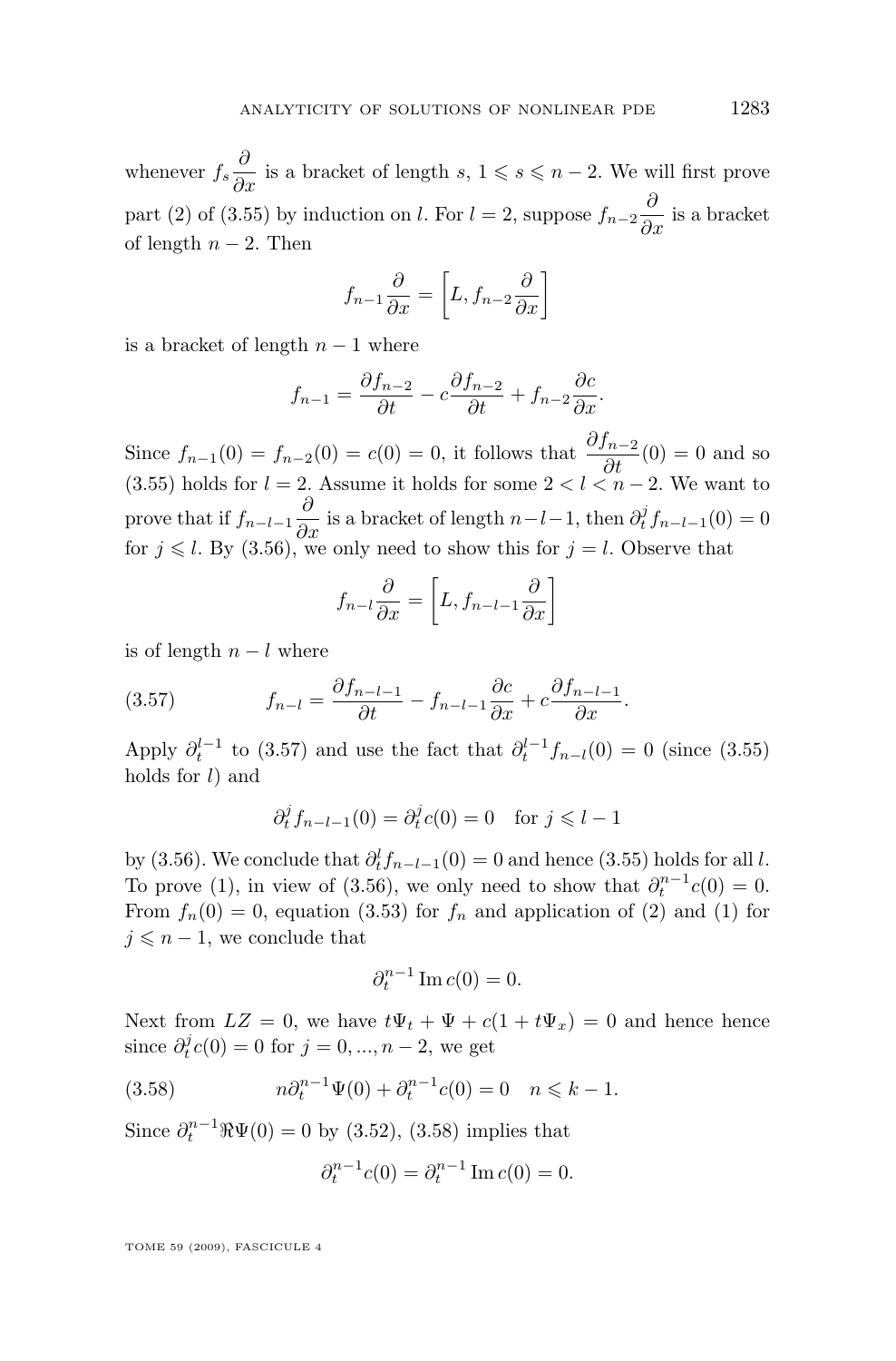Hence (1) and (2) hold for all  $n \leq k - 1$ . We can now use the hypotheses of the Lemma,  $(3.52)$ ,  $(3.53)$ , and  $(3.58)$  to conclude that (3.59)

$$
\partial_t^j \operatorname{Im} \Psi(0) = 0 \text{ for } j < k - 1 \text{ and } \partial_t^j \operatorname{Im} \Psi(0) \neq 0 \text{ (< 0 when } k \text{ is even)}.
$$

We will now estimate the FBI transform. We assume without loss of generality that k is even and  $\xi^0 = 1$ . For some  $\delta > 0$  small and m a positive integer, let

$$
U = \{(x, t) : |x| < (m+1)\delta^k, \, 0 < t < \delta\}.
$$

Let  $\eta(x) \in C_0^{\infty}(\mathbb{R})$ , supp $\eta \subset \{x : |x| < (m + \frac{1}{2})\delta^k\}$ , and  $\eta \equiv 1$  for  $|x| \leq$  $\left(\frac{m+1}{2}\right)\delta^k$ . Since  $\Psi \in C^{k-1}$ , by  $(3.52)$  we can find  $C_2 > 0$  such that

 $2|\langle x, t\Re \Psi(x, t)\rangle| \leqslant C_2|x|(t^k + |x|^{k-1}).$ 

Using (3.59) we also have for  $t \geq 0$ ,

$$
\operatorname{Im}\Psi(x,t)\leqslant -Ct^{k-1}+C_1|x|\quad\text{for some }C,\,C_1>0,
$$

and

$$
t^2 |\operatorname{Im} \Psi(x,t)|^2 \leq C_3 t^2 (t^{2k-2} + |x|^2)
$$

for some  $C_3 > 0$ . Choose  $\delta < \frac{C}{4C_1}$ . Choose  $\kappa = \frac{\alpha}{\delta^k}$  where  $\alpha = \frac{C}{2(m+1)(C_2+C_3)}$ . We then have (for  $t \geq 0$ ):

$$
\Re Q(x, t, 0, \xi^0) = t \operatorname{Im} \Psi(x, t) - \kappa ||x|^2 + 2\langle x, t \Re \Psi \rangle + t^2 |\Re \Psi|^2 - t^2 |\operatorname{Im} \Psi|^2]
$$
  

$$
\leq -Ct^k + C_1 |x|t - \kappa |x|^2 + 2\langle x, t \Re \Psi \rangle - t^2 |\operatorname{Im} \Psi|^2]
$$
  
which for  $\delta$  small since  $k > 3$ 

which for  $\delta$  small since  $k \geqslant 3$ 

$$
\leqslant -Ct^{k} + C_{1}|x|t - \kappa \left[\frac{|x|^{2}}{2} - C_{2}|x|t^{k} - C_{3}t^{2k}\right].
$$

Hence when  $t = \delta$ , we get

$$
\Re Q(x, t, 0, \xi^0) \leqslant -C\delta^k + C_1(m+1)\delta^{k+1} + C_2(m+1)\alpha\delta^k + C_3\alpha\delta^k
$$
  
< 0 for  $\delta$  small enough since  $\alpha = \frac{C}{2(m+1)(C_2 + C_3)}$ .

When  $0 < t < \delta$  and  $x \in \mathrm{supp} \, d\eta$ ,

$$
\Re Q(x, t, 0, \xi^0) \le C_1(m+1)\delta^{k+1} - \frac{\alpha(m+1)^2}{4}\delta^k + C_2\alpha(m+1)\delta^k + 2C_3\alpha\delta^k < 0
$$

for m chosen so that  $(m+1)^2 > 4C_2(m+1) + 8C_3$  and  $\delta$  is small enough. This proves Lemma [3.4.](#page-15-0)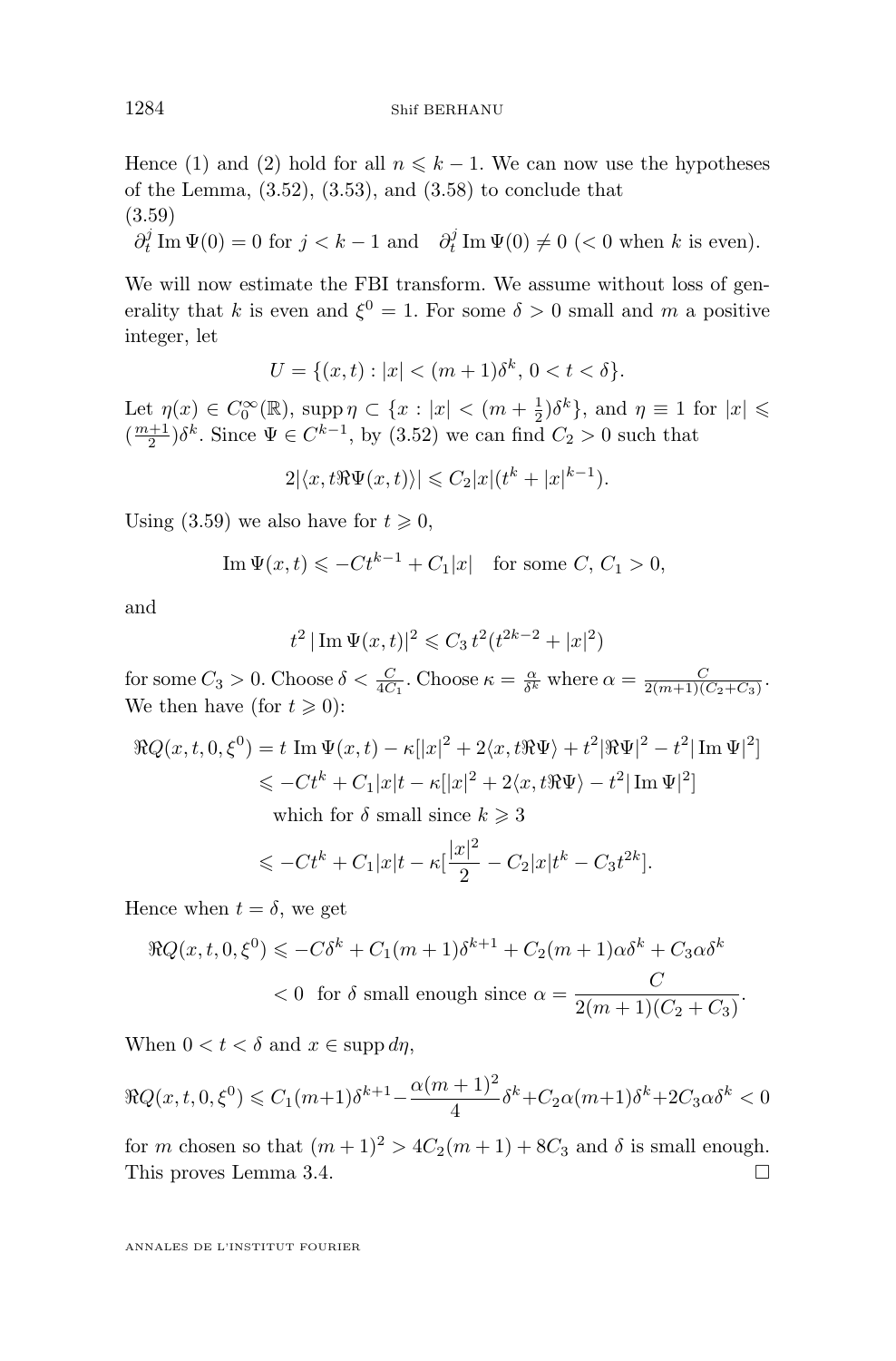<span id="page-19-0"></span>We will next work in  $(x, t, \xi, \tau)$  space and apply the results of our lemmas by using a trick from [\[7\]](#page-24-0). Let

$$
L = \frac{\partial}{\partial t} + \sum_{j=1}^{m} c_j(x, t) \frac{\partial}{\partial x_j}
$$

be a vector field in a neighborhood  $\Omega$  of the origin in  $\mathbb{R}^{m+1}$ . Introduce an additional variable  $s \in \mathbb{R}$ , a parameter  $\theta \in [0, 2\pi)$  and define

$$
L_{\theta} = \frac{\partial}{\partial s} - e^{-i\theta} L.
$$

Observe that if  $h \in C^1(\Omega)$  is a solution of  $Lh = 0$ , it is also a solution of  $L_{\theta}h = 0$  in  $\Omega \times \mathbb{R}$ . We will say that  $L_{\theta}$  satisfies the integrability condition [\(3.2\)](#page-5-0) if there are m functions  $\Psi_i^{\theta} \in C^1(\Omega \times I)$  (*I* an open interval in R centered at 0) such that, if

$$
Z_i^{\theta} = x_i + s \Psi_i^{\theta}(x, t, s),
$$

then  $L_{\theta} Z_i^{\theta} = 0$ . Note that  $Z_{m+1}^{\theta} = t + e^{-i\theta} s$  is also a solution whose value at  $s = 0$  equals t. For the proof of Theorem [2.2,](#page-3-0) We will also be interested in the following stronger integrability condition for  $L_{\theta}$ :

for each hyperplane  $\Sigma$  in  $\mathbb{R}^{m+2}$  of the form

$$
\Sigma = \{(x, t, s) : s = \sum_{j=1}^{m} a_j x_j + a_{m+1} t\}, \text{ there exist } C^2 \text{ functions}
$$
  
\n
$$
Z_j^{\Sigma} (1 \leq j \leq m+1) \text{ near } 0 \text{ such that } L_{\theta} Z_j^{\Sigma} = 0 \text{ and}
$$
  
\n(3.60) 
$$
Z_j^{\Sigma}(x, t, s) = x_j + (s - \sum_{k=1}^{m} a_k x_k - a_{m+1} t) \Psi_j^{\Sigma}(x, t, s), 1 \leq j \leq m,
$$
  
\n
$$
Z_{m+1}^{\Sigma}(x, t, s) = t + (s - \sum_{k=1}^{m} a_k x_k - a_{m+1} t) \Psi_{m+1}^{\Sigma}(x, t, s)
$$
  
\nfor some  $C^2$  functions  $\Psi_k^{\Sigma}(x, t, s), 1 \leq k \leq m+1$ .

Consider the FBI transform in the variables  $(x, t)$  in  $\mathbb{R}^{m+1}$ :

$$
\widetilde{F}_{\kappa}h(z,w,\zeta,\tau) = \int_{\mathbb{R}^{m+1}} e^{i[\zeta \cdot (z-x') + \tau (w-t')] - \kappa \langle \zeta, \tau \rangle [(z-x')^2 + (w-t')^2]}
$$

$$
\eta h(x',t') dx'dt'
$$

where  $\eta(x',t')$  is a smooth cut-off function supported near the origin in  $\mathbb{R}^{m+1}$ . Note that this is the same as the FBI transform considered before but in  $(x, t, s)$  space and computed on the hyperplane  $s = 0$ . An application of Lemmas [3.1,](#page-5-0) [3.2](#page-9-0) and [3.4](#page-15-0) leads to the following theorem which is a result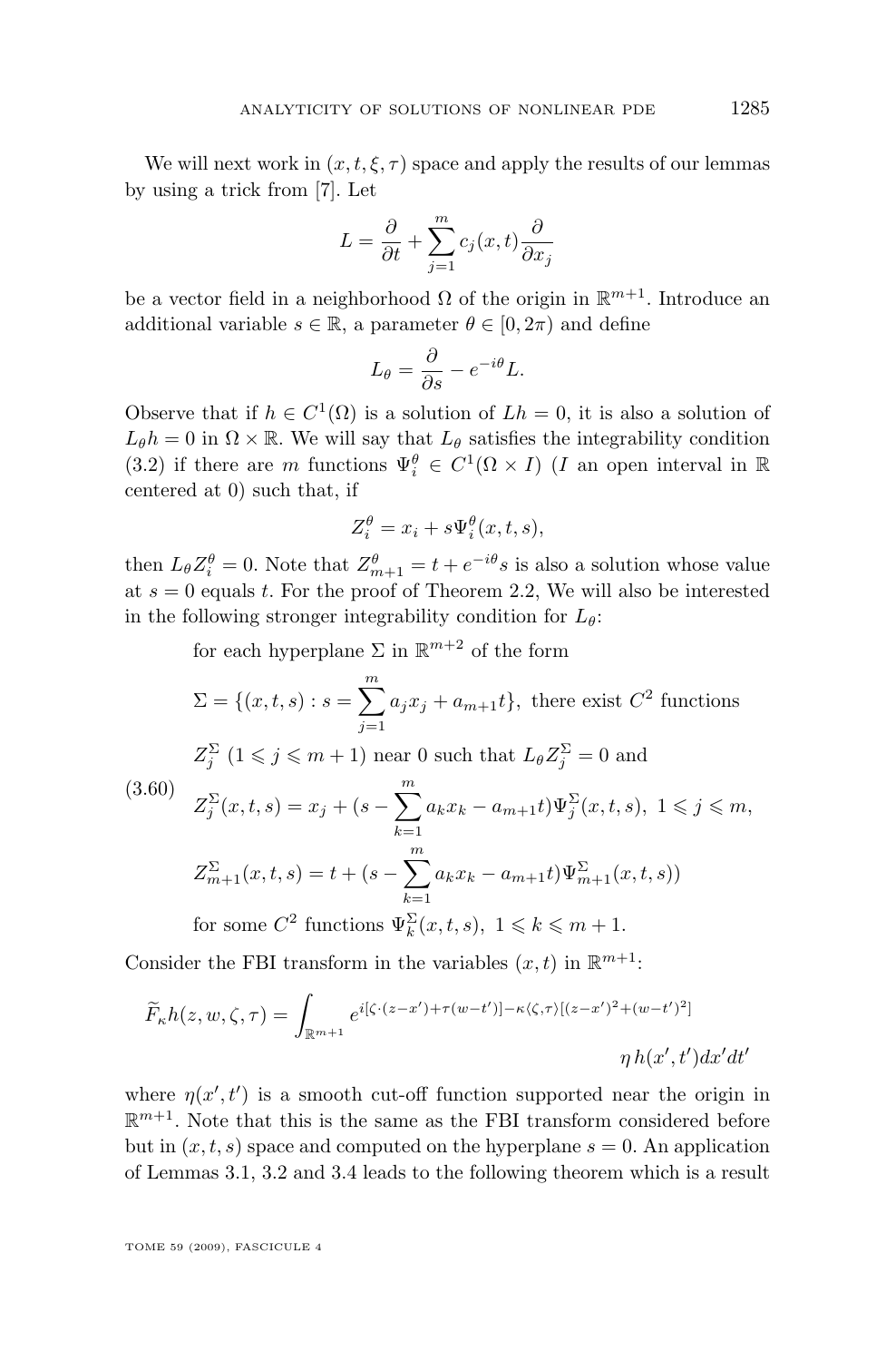<span id="page-20-0"></span>on the microlocal analyticity of  $h(x, t)$  as opposed to that of the trace  $h(x, 0)$ .

THEOREM 3.5. — *Suppose*  $\sigma = (0, 0; \xi^0, \tau^0) \in \text{Char } L$ , and for some  $\theta$ , *the vector field*  $L_{\theta}$  *satisfies* [\(3.2\)](#page-5-0) with  $C^1$  *first integrals.* Let  $h \in C^1(\Omega)$  *be a* solution of  $Lh = 0$ .

- (i) If  $\frac{1}{2i}\sigma([L,\overline{L}]) < 0$ , then  $\sigma \notin WF_{a}h$ .
- (ii) If L is  $C^2$ ,  $L_\theta$  satisfies condition [\(3.60\)](#page-19-0) for some  $\theta$ ,  $\sigma([L,\overline{L}]) = 0$ , *and*  $\sigma([L, [L, \overline{L}]]) \neq 0$ , then  $\sigma \notin WF_{a}h$ .
- (iii) *Suppose*  $m = 1$ , L is  $C^{k-1}$ , and for some  $\theta$ ,  $L_{\theta}$  satisfies [\(3.2\)](#page-5-0) *with*  $C^{k-1}$  *first integrals. Assume that*  $\sigma(M) = 0$  *whenever* M *is a bracket of* L and  $\overline{L}$  *of length less than* k and  $\sigma(M_k) \neq 0$  for some *bracket of length k. If k is even and*  $\frac{1}{i}\sigma(M_k) < 0$ *, then*  $\sigma \notin WF_a h$ *and if*  $k$  *is odd,*  $\sigma \notin WF_{a}h$ .

*Proof.* — We will only prove (*i*) since (*ii*) and (*iii*) follow in a similar fashion. Let  $\tilde{\sigma} = (0, 0, 0; \xi^0, \tau^0, 0)$  which is a co-vector in  $(x, t, s)$  space. Observe that  $\tilde{\sigma} \in \text{Char } L_{\theta}$  and

$$
\frac{1}{2i}\tilde{\sigma}([L_{\theta}, \overline{L_{\theta}}]) = \frac{1}{2i}\sigma([L, \overline{L}]) < 0.
$$

Since  $L_{\theta}h = 0$  and  $L_{\theta}$  satisfies [\(3.2\)](#page-5-0), by Lemma [3.1,](#page-5-0) for some  $\kappa > 0$ , we can find an open neighborhood  $O$  of 0 in  $\mathbb{C}^{m+1}$ , a conic neighborhood  $C$  of  $\sigma = (0, 0; \xi^0, \tau^0)$  in  $\mathbb{C}^{m+1}$  and constants  $C_1, C_2 > 0$  such that

$$
|\tilde{F}_{\kappa}h(z, w, \zeta, \tau)| \leq C_1 e^{-C_2|\langle \zeta, \tau \rangle|}
$$

for all  $z \in \mathcal{O}$ , and  $\zeta \in \mathcal{C}$ . It follows that  $\sigma \notin WF_{a}h$ .

Finally we shall need the following result which is Lemma 1.5 in [\[7\]](#page-24-0):

LEMMA 3.6. — Suppose  $h(x, t, \lambda)$  is  $C^1$  in all variables and depends an*alytically on*  $\lambda$ *. Assume that for each*  $\lambda$  *fixed,*  $(0, 0; \xi^0, \tau^0) \notin WF_a h(x, t, \lambda)$ *. Then*  $(0, 0; \xi^0, \tau^0) \notin WF_a h(x, t, t)$ *.* 

#### **4. Application to a nonlinear pde**

In this section we will apply the results of section [3](#page-4-0) by following [\[7\]](#page-24-0) closely with some modifications that are needed for the proof of Theorem [2.2.](#page-3-0) Let  $f(z, w, \zeta^0, \zeta)$  be a holomorphic function in a neighborhood  $\Omega \times \mathcal{N}$  of  $((0,0),(a,\omega))$  in  $\mathbb{C}^{m+1}\times\mathbb{C}^{m+1}$ . Assume  $U\subset\widetilde{\Omega}\times\mathbb{R}^{m+1}$  and consider a solution  $u \in C^2(U)$  of the nonlinear pde

$$
(4.1) \t\t u_t = f(x, t, u, u_x)
$$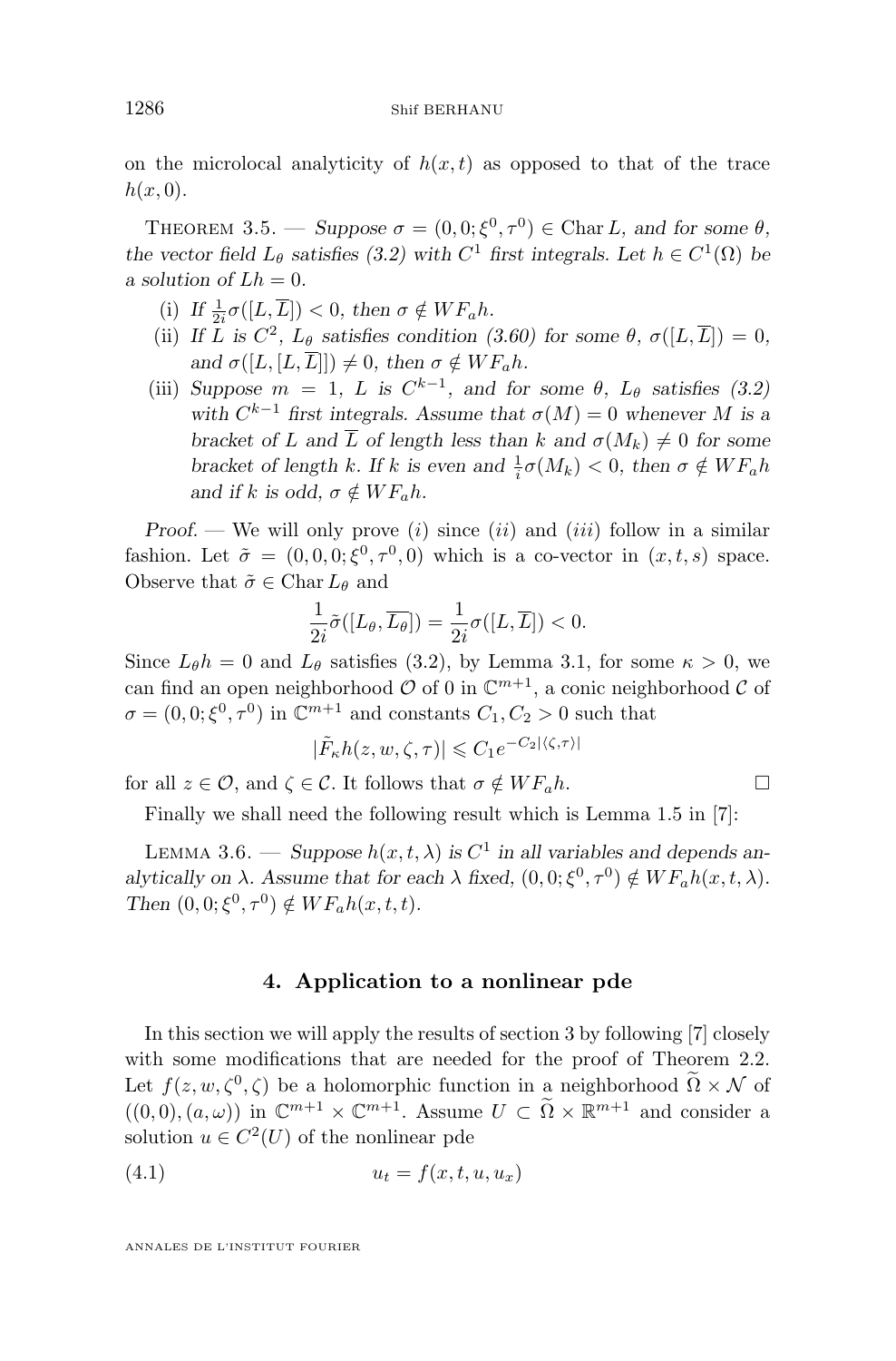<span id="page-21-0"></span>satisfying

$$
(4.2) \t u(0,0) = a, u_x(0,0) = \omega \text{ and } (u(x,t), u_x(x,t)) \in \mathcal{N} \ \forall (x,t) \in U.
$$

Let

(4.3) 
$$
\mathcal{L} = \frac{\partial}{\partial t} - \sum_{j=1}^{m} \frac{\partial f}{\partial \zeta_j} (x, t, \zeta_0, \zeta) \frac{\partial}{\partial x_j}.
$$

 $\mathcal L$  is a vector field in  $\Omega$  depending on the parameters  $(\zeta_0, \zeta) \in \mathcal N$ . Set

$$
L^{u} = \frac{\partial}{\partial t} - \sum_{j=1}^{m} \frac{\partial f}{\partial \zeta_{j}}(x, t, u, u_{x}) \frac{\partial}{\partial x_{j}}.
$$

Note that the vector field  $L^u$  has  $C^1$  coefficients in U. Let  $v = (u, u_x)$ . It follows from  $(4.1)$  that (see [\[7\]](#page-24-0))

$$
(4.4) \t\t\t Luv = g(x, t, v)
$$

where

$$
g_0(x, t, \zeta_0, \zeta) = f(x, t, \zeta_0, \zeta) - \sum_{j=1}^m \zeta_j \frac{\partial f}{\partial \zeta_j}(x, t, \zeta_0, \zeta),
$$
  

$$
g_i(x, t, \zeta_0, \zeta) = f_{x_i}(x, t, \zeta_0, \zeta) + \zeta \frac{\partial f}{\partial \zeta_0}(x, t, \zeta_0, \zeta).
$$

Consider the principal part of the holomorphic Hamiltonian of the system (4.4):

$$
H = \mathcal{L} + g_0 \frac{\partial}{\partial \zeta_0} + \sum_{j=1}^m g_j \frac{\partial}{\partial \zeta_j}.
$$

If  $\Psi(x, t, \zeta_0, \zeta)$  is a  $C^1$  function holomorphic in  $(\zeta_0, \zeta)$ , set

$$
\Psi^v(x,t) = \Psi(x,t,v(x,t))
$$

and let  $\mathcal{L}^v$  be the vector field obtained from  $\mathcal L$  by substituting  $v(x, t)$  for  $(\zeta_0, \zeta)$  in each coefficient of  $\mathcal L$  (recall that  $v = (u, u_x)$ ). Thus  $\mathcal L^v = L^u$ . Equation  $(4.4)$  implies (see [\[7\]](#page-24-0)) that

$$
(4.5) \t\t \t\t \mathcal{L}^v \Psi^v = (H\Psi)^v.
$$

Let  $Z_i$   $(1 \leq i \leq m)$  and  $\Xi_j$   $(0 \leq j \leq m)$  be holomorphic solutions in  $\widetilde{\Omega} \times \mathcal{N}$ (after contracting  $\widetilde{\Omega} \times \mathcal{N}$ ) of the Cauchy problems

(4.6) 
$$
HZ_i = 0, \quad Z_i|_{t=0} = x_i, \ 1 \leq i \leq m
$$

(4.7) 
$$
H\Xi_j = 0, \quad \Xi_j|_{t=0} = \zeta_j, \ 0 \leqslant j \leqslant m.
$$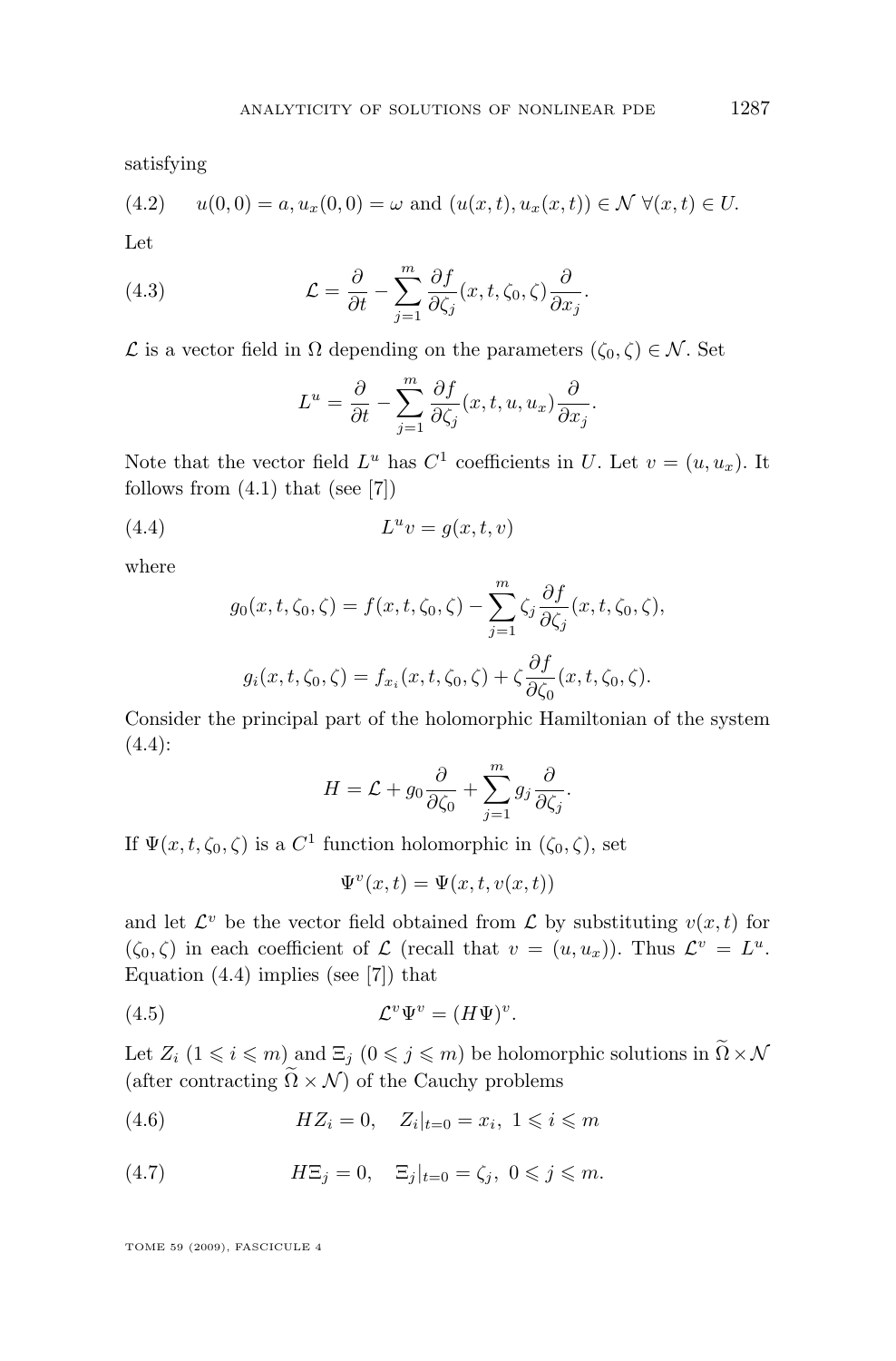<span id="page-22-0"></span>Using [\(4.5\)](#page-21-0) we can see that  $Z_i^v(x,t)$   $(1 \leq i \leq m)$  and  $\Xi_j^v(x,t)$   $(0 \leq j \leq m)$ are  $C<sup>1</sup>$  solutions of the Cauchy problems

(4.8) 
$$
\mathcal{L}^v Z_i^v = 0, \quad Z_i^v(x,0) = x_i, \ 1 \leq i \leq m,
$$

(4.9) 
$$
\mathcal{L}^v \Xi_j^v = 0, \quad \Xi_j^v(x,0) = v(x,0), \ 0 \leq j \leq m.
$$

Consider next the map

$$
F(z, w, \zeta_0, \zeta) = (Z(z, w, \zeta_0, \zeta), w, \Xi(z, w, \zeta_0, \zeta))
$$

which is biholomorphic near  $(0, 0, a, \omega)$  and  $F(0, 0, a, \omega) = (0, 0, a, \omega)$ . Let

$$
G(z', w', \zeta'_0, \zeta') = (P(z', w', \zeta'_0, \zeta'), w', Q(z', w', \zeta'_0, \zeta'))
$$

denote its inverse. Then Q is holomorphic and

$$
Q(Z(z, w, \zeta_0, \zeta), w, \Xi(z, w, \zeta_0, \zeta)) = (\zeta_0, \zeta).
$$

In particular,

$$
v(x,t) = Q(Z^v(x,t), t, \Xi^v(x,t)).
$$

Now  $u(x, t)$  is also a solution of the equation

$$
u_s = e^{-i\theta}(u_t - f(x, t, u, u_x))
$$

which is of the same kind as [\(4.1\)](#page-20-0), and the associated vector field  $\mathcal{L}^{\theta}$  as in [\(4.3\)](#page-21-0) is

$$
\mathcal{L}^{\theta} = \frac{\partial}{\partial s} - e^{-i\theta} \mathcal{L}
$$

where  $\mathcal L$  is as in [\(4.3\)](#page-21-0). Therefore, conclusion (4.8) applies, that is the vector field

$$
(\mathcal{L}^{\theta})^v = \frac{\partial}{\partial s} - e^{-i\theta} \mathcal{L}^v
$$

has first integrals in  $U \times \mathbb{R}$  as in [\(3.2\)](#page-5-0). Observe that

$$
(4.10)\qquad \qquad (\mathcal{L}^{\theta})^{\nu} = (\mathcal{L}^{\nu})_{\theta}
$$

where we recall that for a vector field M in  $(x, t)$  space such as  $\mathcal{L}^v$ ,

$$
M_{\theta} = \frac{\partial}{\partial s} - e^{-i\theta} M.
$$

For each t', the function  $Q(Z^v(x,t), t', \Xi^v(x,t))$  is a  $C^1$  solution of  $\mathcal{L}^v h = 0$ , and is analytic with respect to  $t'$ . We are now ready to prove Theorems [2.1,](#page-3-0) [2.2](#page-3-0) and [2.3.](#page-3-0) Since the arguments from here on are similar, we will only present the details for the proof of Theorem [2.2.](#page-3-0)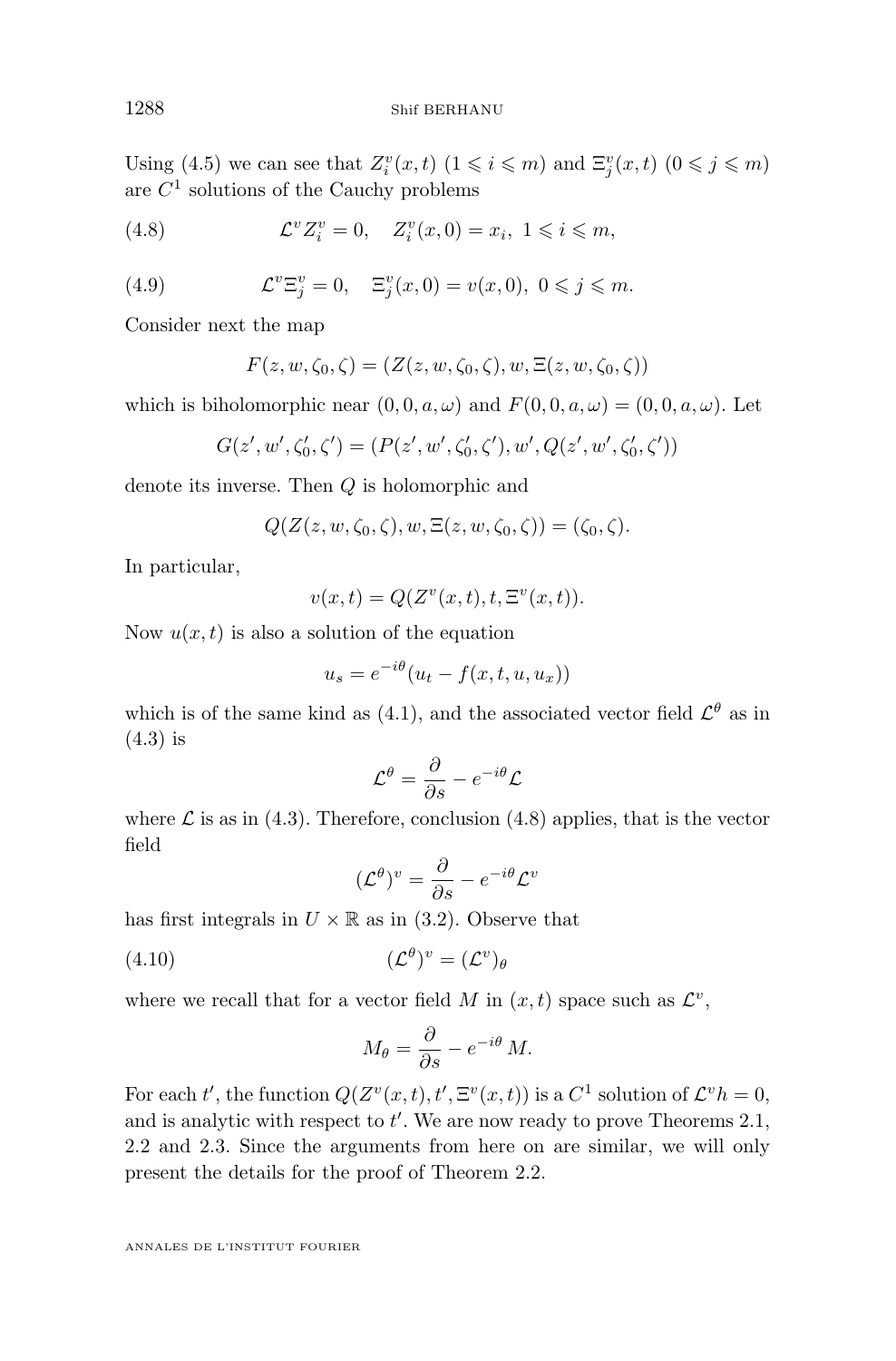*Proof of Theorem [2.2.](#page-3-0)* — We are given  $u \in C^3(U)$  is a solution of [\(4.1\)](#page-20-0),  $\sigma \in \text{Char } L^u, \ \sigma([L^u, \overline{L^u}]) = 0, \text{ and } \sigma([L^u, [L^u, \overline{L^u}]]) \neq 0.$  In order to apply Theorem [3.5](#page-20-0) (ii), we need to show that  $(\mathcal{L}^v)_{\theta}$  satisfies condition [\(3.60\)](#page-19-0). Consider the equation

$$
(4.11) \t\t w_s = f^{\theta}(x, t, w, w_x, w_t)
$$

where

$$
f^{\theta}(x,t,\zeta_0,\zeta_1,...,\zeta_{m+1}) = e^{-i\theta}(\zeta_{m+1} - f(x,t,\zeta_0,...,\zeta_m)).
$$

The function  $w(x, t, s) = u(x, t)$  is a solution of equation (4.11). Equation (4.11) leads to the Hamiltonian

$$
H^{\theta} = \mathcal{L}^{\theta} + g_0^{\theta} \frac{\partial}{\partial \zeta_0} + \sum_{j=1}^{m+1} g_j^{\theta} \frac{\partial}{\partial \zeta_j}
$$

where

$$
g_0^{\theta}(x, t, \zeta, \zeta_1, ..., \zeta_{m+1}) = f^{\theta} - \sum_{j=1}^{m+1} \zeta_j \frac{\partial f^{\theta}}{\partial \zeta_j},
$$

$$
g_i^{\theta} = f_{x_i}^{\theta} + \zeta_i \left(\frac{\partial f^{\theta}}{\partial \zeta_0}\right) 1 \leqslant i \leqslant m \quad \text{and} \quad g_{m+1}^{\theta} = f_t^{\theta} + \zeta_{m+1} \left(\frac{\partial f^{\theta}}{\partial \zeta_0}\right).
$$

Since any hyperplane  $\Sigma$  of the form  $s = \sum_{j=1}^{m} a_j x_j + a_{m+1}t$  is non-characteristic for  $H^{\theta}$ , we can find holomorphic solutions  $Z_j(x, t, s, \zeta_0, \zeta_1, ..., \zeta_{m+1})$  $(1 \leq j \leq m + 1)$  for the Cauchy problems

$$
H^{\theta}\widetilde{Z}_j=0, \ \widetilde{Z}_j|_{\Sigma}=x_j, \ 1\leqslant j\leqslant m
$$

and

$$
H^{\theta}\widetilde{Z}_{m+1}=0, \ \widetilde{Z}_{m+1}|_{\Sigma}=t.
$$

Set  $\tilde{Z}_j^v(x,t,s) = \tilde{Z}_j(x,t,s,u,u_x,u_t), 1 \leqslant j \leqslant m+1$ . Then just as in [\(4.8\)](#page-22-0), we have:

$$
(\mathcal{L}^{\theta})^v \tilde{Z}_j^v(x,t,s) = 0, \quad \tilde{Z}_j^v|_{\Sigma} = x_j
$$

for  $1 \leqslant j \leqslant m$ , and  $\tilde{Z}_{m+1}^v|_{\Sigma} = t$ . Thus  $(\mathcal{L}^v)_{\theta} = (\mathcal{L}^{\theta})^v$  satisfies condition [\(3.60\)](#page-19-0). By Theorem [3.5](#page-20-0) (ii) applied to the vector field  $\mathcal{L}^v$ ,  $\sigma \notin WF_{a}h$ whenever  $h(x,t) = Q(Z^v(x,t), t', \Xi^v(x,t))$  for some fixed t'. Finally, by Lemma [3.6,](#page-20-0)  $\sigma \notin WF_{\mathfrak{a}}u$  since

$$
v(x,t) = (u(x,t), u_x(x,t)) = Q(Z^v(x,t), t, \Xi^v(x,t)).
$$

 $\Box$